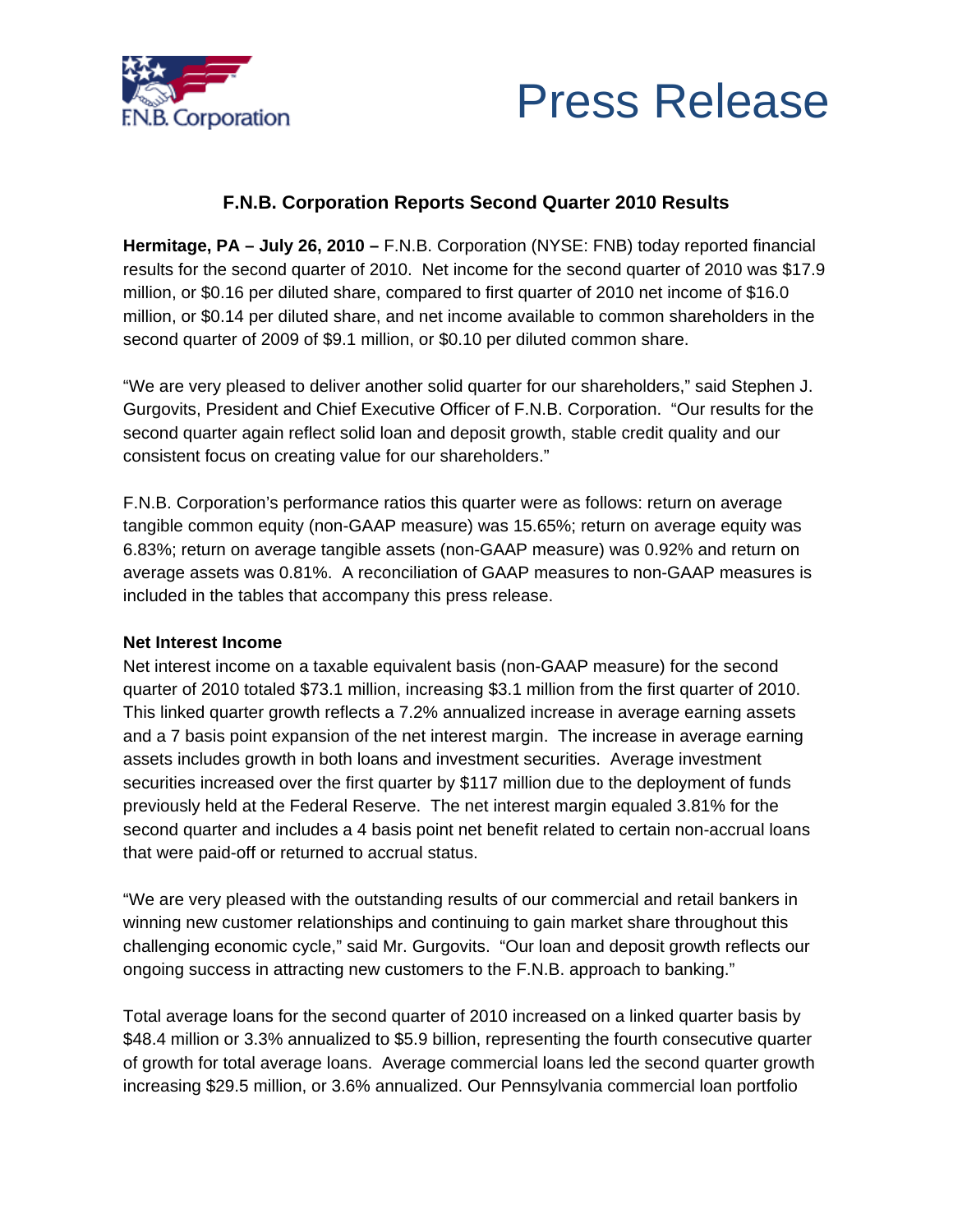grew \$35.9 million, or 4.7% annualized, as we continue to gain market share across our footprint.

Average consumer loans for the second quarter of 2010 totaled \$2.5 billion and grew \$11.3 million or 1.8% annualized on a linked quarter basis. The increase was primarily due to \$8.7 million or 2.5% annualized growth of average home equity lending balances (comprised of consumer lines of credit and direct installment loans) reflecting promotional initiatives and customer preferences for these products in a low interest rate environment.

Average deposits and treasury management balances grew \$161.3 million or 9.2% annualized to \$7.2 billion on a linked quarter basis reflecting successes in new account acquisition combined with higher average balances. During the second quarter of 2010, average transaction deposits increased \$139.2 million or 13.3% annualized and average treasury management balances grew \$21.9 million or 14.7% annualized.

## **Non-Interest Income**

Non-interest income of \$28.4 million for the second quarter of 2010 decreased \$1.8 million on a linked quarter basis as the prior quarter included \$2.3 million in gains on security sales, \$3.3 million in recoveries on acquired impaired loans and \$1.7 million in OTTI charges. The current quarter reflected higher levels of fee income, lower other-than-temporary impairment charges and a \$1.6 million gain related to the successful harvesting of a mezzanine financing relationship by F.N.B. Capital Corporation. The impairment losses recognized for the second quarter of 2010 of \$0.6 million related to one pooled trust preferred security that experienced additional collateral deterioration.

Growth in fee income reflected seasonally higher service charges and securities commissions as well as higher mortgage-related gains due to increased sales volume in the second quarter. In addition, insurance commissions and fees decreased on a linked quarter basis due to seasonally higher contingent fee revenue in the first quarter of 2010. Noninterest income, excluding other-than-temporary impairment charges, securities gains and recoveries on acquired impaired loans, represented 28% of revenue for the second quarter of 2010 compared to 27% for the first quarter of 2010.

## **Non-Interest Expense**

Non-interest expense totaled \$63.1 million in the second quarter of 2010 and was flat with the first quarter of 2010 after considering the \$2.3 million in pre-payment charges recorded in the first quarter associated with the repayment of FHLB debt. In addition, on a linked quarter basis, the second quarter of 2010 occupancy costs decreased \$0.6 million due to seasonal weather-related factors. The efficiency ratio for the second quarter of 2010 improved to 60.5% compared to 63.6% in the first quarter of 2010 demonstrating continued effective expense control.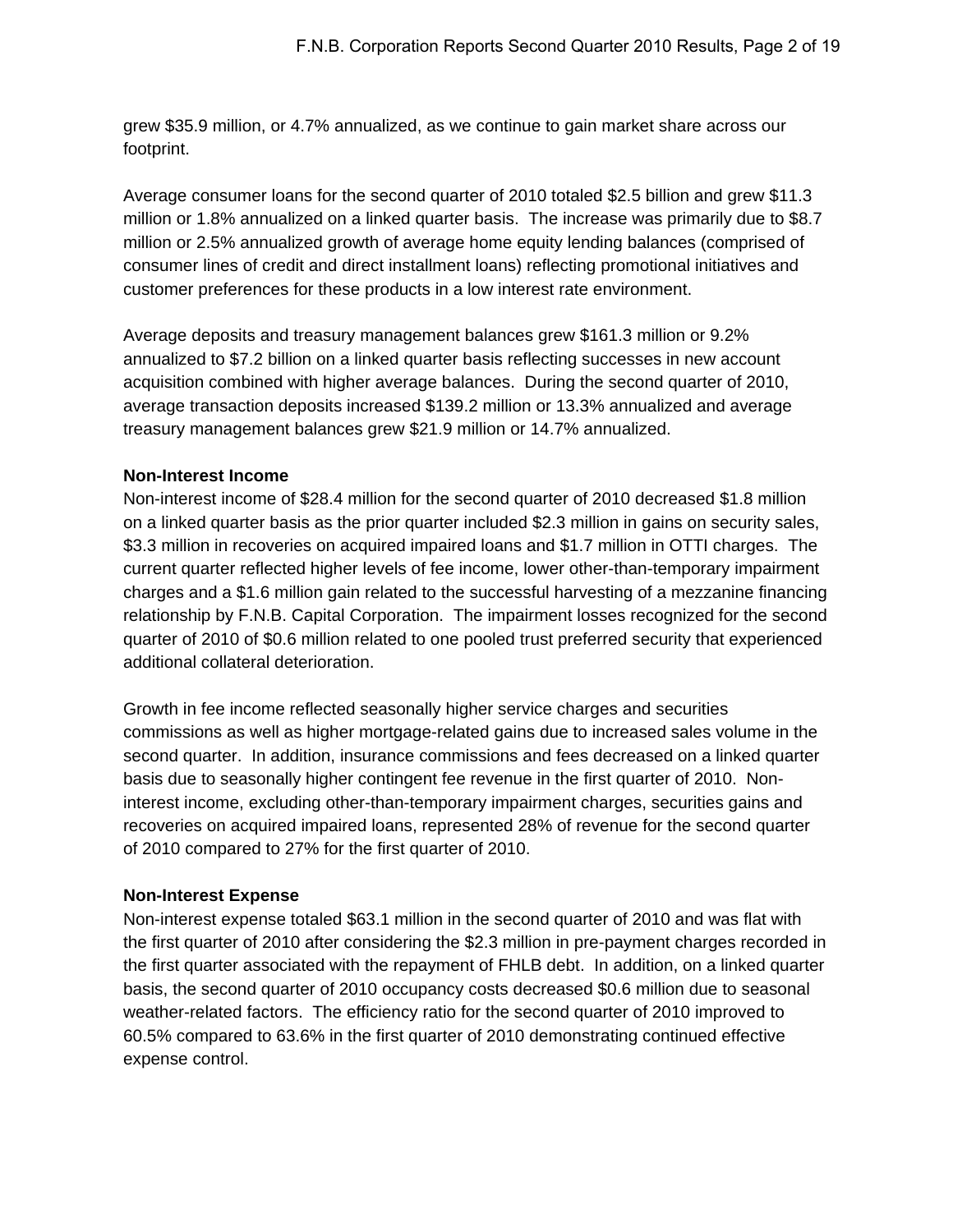# **Credit Quality**

**"**Our Pennsylvania and Regency loan portfolios continue to perform very well with improvements reflecting the early stages of the economic recovery. The Florida portfolio, representing only 3.9% of total loans at quarter-end, showed signs of stabilization and slight improvement in the non-land related segments, while the land-related segment of this portfolio remains subject to a challenging environment. We continue to reduce our exposure in the Florida portfolio," remarked Mr. Gurgovits.

Credit quality metrics for the second quarter of 2010 improved with lower levels of problem credits and delinquencies at quarter-end as non-performing loans and OREO as a percentage of total loans and OREO improved 16 basis points to 2.88% and total delinquency improved 22 basis points to 2.97%. Annualized net charge-offs increased slightly by 5 basis points to 0.53% of average loans for the second quarter of 2010 reflecting a modest increase in Florida-related charge-offs in the second quarter.

During the second quarter of 2010, the ratio of the allowance for loan losses to total loans increased 5 basis points to 1.91%. The provision for loan losses totaled \$12.2 million for the second quarter of 2010, consistent with \$12.0 million in the first quarter of 2010, and exceeded net charge-offs as we supported loan growth and provided additional reserves for the Florida land-related portfolio.

The Pennsylvania loan portfolio totaled \$5.6 billion at June 30, 2010 (93.4% of the total loan portfolio) and delivered good credit quality metrics characterized by the reduction of total past due loans, non-performing loans and charge-offs on a linked quarter basis. Net loan chargeoffs totaled \$4.4 million or 0.32% annualized of average loans for the second quarter of 2010 representing a slight improvement on a linked quarter basis. Total past dues and nonaccrual loans improved 14 basis points to 1.91% of total loans at June 30, 2010 and nonperforming loans and OREO decreased slightly to \$87.3 million or 1.56% of total loans and OREO.

The Florida loan portfolio totaled \$231.2 million at June 30, 2010 (3.9% of the total loan portfolio), reflecting a decrease of \$9.2 million or 3.8% compared to March 31, 2010. The land-related portion of the portfolio totaled \$93.2 million at quarter-end or 1.6% of the total loan portfolio. Florida non-performing loans and OREO decreased slightly to \$76.3 million or 31.3% of total loans and OREO at June 30, 2010. Net loan charge-offs for the second quarter of 2010 totaled \$1.9 million, compared to \$0.9 million in net loan charge-offs for the first quarter of 2010. Activity for the quarter in the Florida portfolio included the disposition of \$3.0 million in OREO, the sale of \$3.5 million in performing credits to a Florida-based community bank, continued payments on performing credits and continued movement of problem loans into OREO. At June 30, 2010, the ratio of the allowance for loan losses to total loans for this portfolio equaled 11.65%, a 222 basis point increase compared to 9.43% at March 31, 2010. The increased reserve position reflects reappraisal risk associated with the Florida land-related portfolio.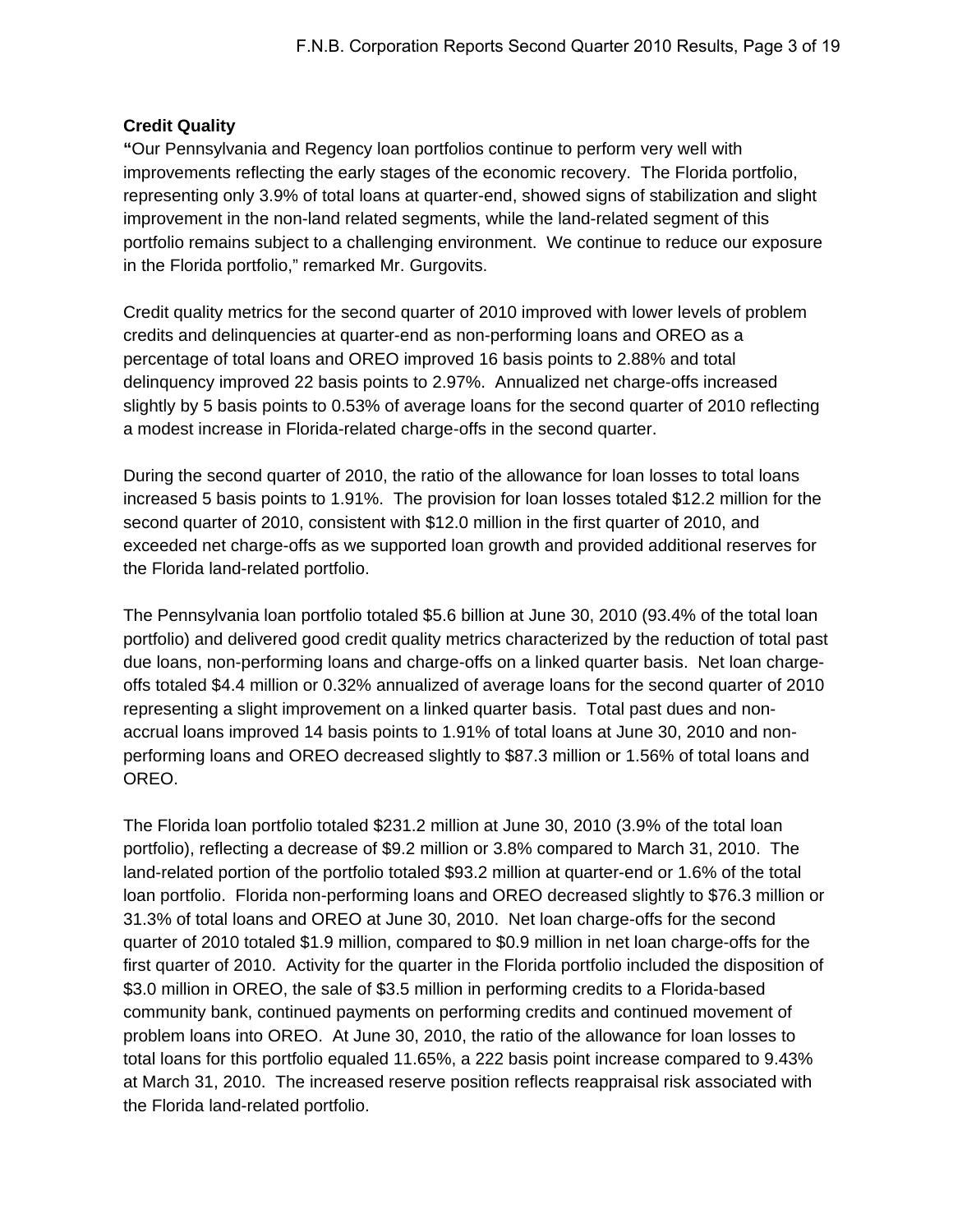The Regency loan portfolio totaled \$159.6 million at June 30, 2010 (2.7% of the total loan portfolio) and continues to deliver solid credit quality metrics for a consumer finance company. Total past dues and non-accrual loans improved by 4 basis points during the second quarter to 3.96% of total loans at June 30, 2010.

## **Capital Position**

The Corporation's capital ratios continue to exceed federal bank regulatory agency "well capitalized" thresholds. As of June 30, 2010, the Corporation's regulatory capital ratios remained consistent with the first quarter as the equity increase in retained earnings supported the asset growth this quarter. The tangible common equity to tangible assets ratio (non-GAAP measure) increased 13 basis points to 5.97% at June 30, 2010. The tangible book value per share (non-GAAP measure) increased 10 cents during the quarter to \$4.31 and the dividend payout ratio for the quarter was 77%. The improvement in tangible common equity during the second quarter is primarily attributable to earnings retention and improvement in accumulated other comprehensive income related to securities appreciation.

## **Year-to-Date Results**

For the six months ended June 30, 2010, F.N.B. Corporation's net income available to common shareholders totaled \$33.9 million, or \$0.30 per diluted share, compared to \$23.4 million, or \$0.26 per diluted common share for the six months ended June 30, 2009. For the 2010 year-to-date period, return on average tangible common equity (non-GAAP measure) totaled 15.05%, return on average equity was 6.51%, return on average tangible assets (non-GAAP measure) was 0.88% and return on average assets was 0.78%.

Net interest income on a fully taxable equivalent basis totaled \$143.2 million for the first six months of 2010, an increase of \$10.6 million or 8.0% over the same period of 2009, reflecting growth in average earning assets and an expanded net interest margin. On a yearover-year basis, average earning assets increased 3.8% reflecting an 11.7% increase in investments as increased liquidity was invested and growth in average loans of \$97.2 million or 1.7%. The loan growth was driven by average commercial loan growth of \$111.2 million or 3.5%. For the first six months of 2010, average deposits and treasury management balances increased \$463.7 million or 7.0%, with average transaction balances growing \$384.0 million or 9.9% and average treasury management balances growing \$163.6 million or 36.8%, compared to same period in 2009. The strong loan and deposit growth reflects our success in expanding market share. The net interest margin for the first half of 2010 equaled 3.77%, an expansion of 15 basis points from the same period of 2009. This margin expansion reflects lower deposit and borrowing costs driven by an improved funding mix and the low interest rate environment partially offset by lower yields on earning assets.

Non-interest income totaled \$58.7 million for the first half of 2010, an increase of 4.0% compared to \$56.5 million for the same period of 2009. The first half of 2010 included higher gains on the sale of securities, higher recoveries on impaired loans acquired through acquisitions and the gain related to the successful harvesting of a mezzanine financing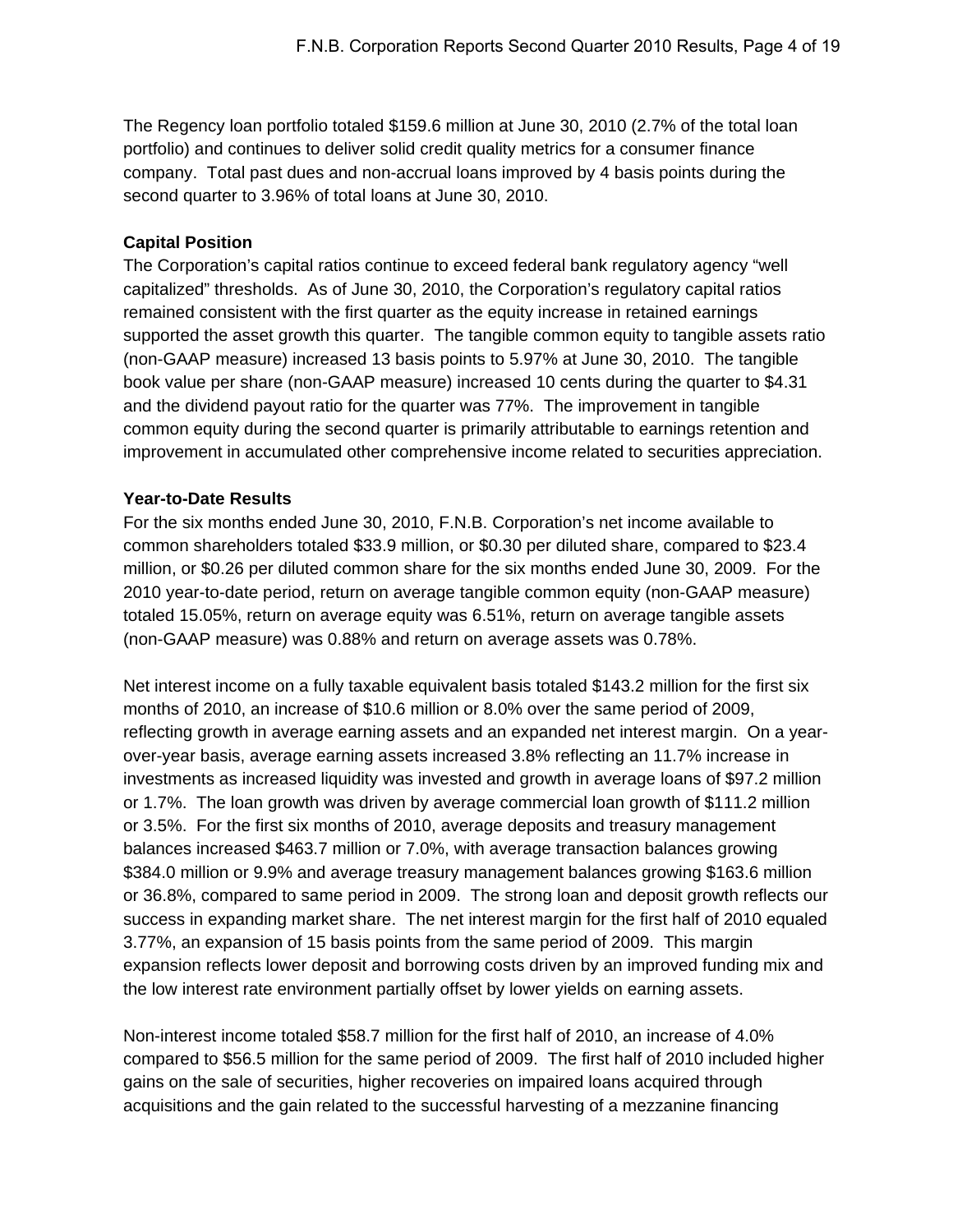relationship by F.N.B. Capital Corporation, partially offset by higher other-than-temporary impairment charges. Fee income on a year-over-year basis reflects a 7% increase in trustrelated revenue reflecting improved market conditions and a slight increase in total service charges on deposit accounts as reduced overdraft charges were offset by other depositrelated fee income. Partially offsetting these increases, insurance commissions and fees declined 8.4% because of lower contingent revenues and lower commission revenues, and securities commissions and fees declined 12.3% reflecting lower sales of annuities in a low interest rate environment.

Non-interest expense totaled \$128.5 million for the first half of 2010, a slight increase of 1.0% compared to \$127.2 million for the same period of 2009, primarily a result of pre-payment charges associated with the repayment of FHLB debt in 2010 partially offset by lower FDIC insurance premiums due to the special assessment in 2009. On a year-to-date basis, F.N.B. Corporation's efficiency ratio improved to 62.0% for 2010, compared to 65.4% for the sixmonth period ended 2009 reflecting our continued focus on expense control.

The provision for loan losses for the first half of 2010 totaled \$24.2 million compared to \$24.4 million for the same period of 2009. At June 30, 2010, the ratio of the allowance for loan losses to total loans equaled 1.91%, a 19 basis point increase compared to 1.72% at June 30, 2009, reflecting an increased reserve position in the Florida land-related portfolio at June 30, 2010. Net loan charge-offs were 0.51% annualized of total loans for the first half of 2010 representing an improvement from the 1.03% annualized of total loans for the first half of 2009 as higher charge-offs in the Florida portfolio were incurred during the first half of 2009.

# **Conference Call**

F.N.B. Corporation will host its quarterly conference call to discuss its financial results for the second quarter of 2010 on Tuesday, July 27, 2010, at 8:00 AM EDT. Participating callers may access the call by dialing (888) 677-8749 or (913) 312-1462 for international callers; the confirmation number is 4126662. The listen-only audio Webcast may be accessed through the "Shareholders and Investor Relations" section of the Corporation's Web site at www.fnbcorporation.com.

A replay of the call will be available from 11:00 AM EDT on the day of the call until midnight EDT on Tuesday, August 3, 2010. The replay can be accessed by dialing (888) 203-1112 or (719) 457-0820 for international callers; the confirmation number is 4126662. A transcript of the call will be posted to the "Shareholder and Investor Relations" section of F.N.B. Corporation's Web site at [www.fnbcorporation.com.](http://www.fnbcorporation.com/)

# **About F.N.B. Corporation**

F.N.B. Corporation, headquartered in Hermitage, PA, is a diversified financial services company with total assets of \$8.8 billion as of June 30, 2010. F.N.B. Corporation is a leading provider of commercial and retail banking, leasing, wealth management, insurance, merchant banking and consumer finance services in Pennsylvania and Ohio, where it owns and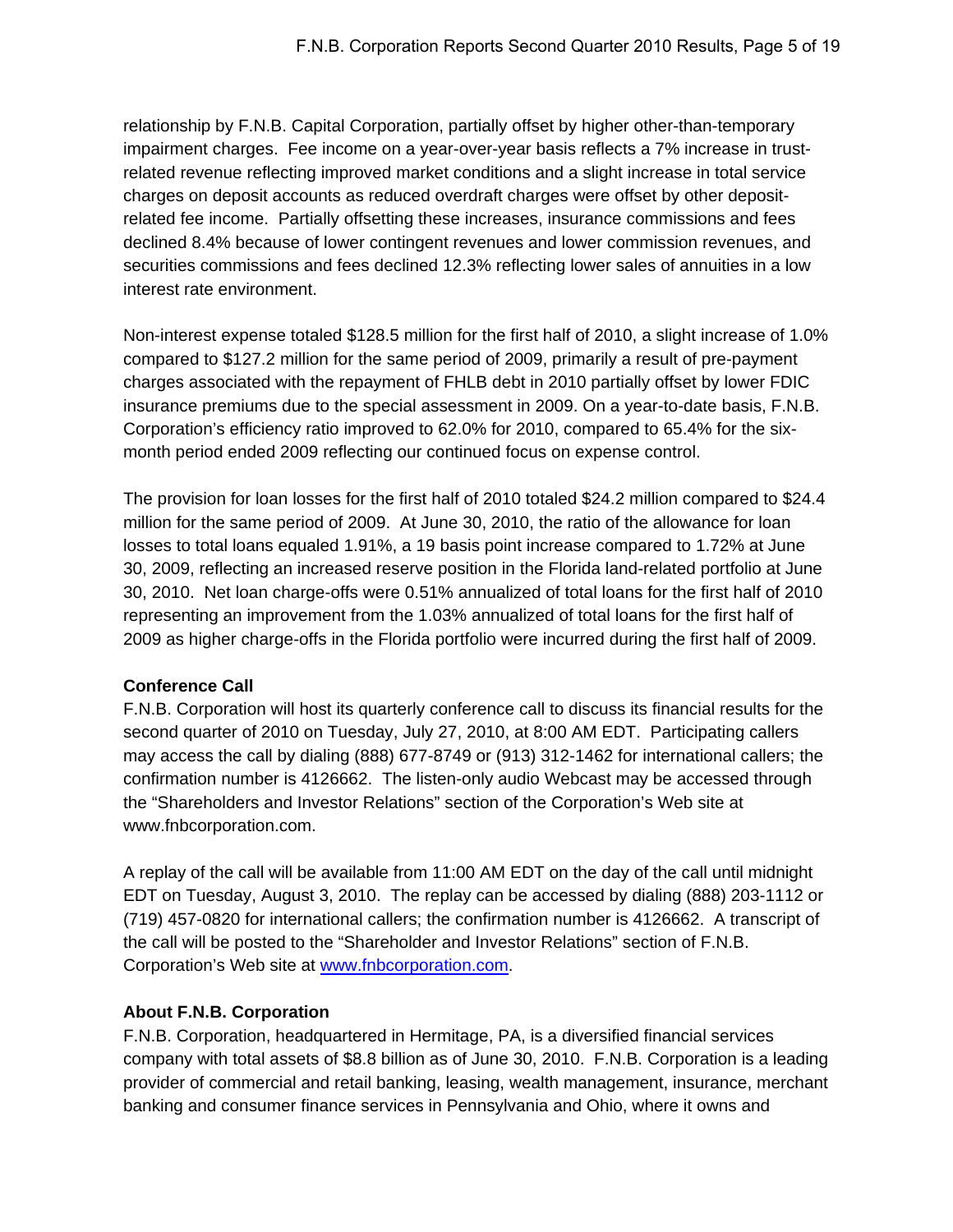operates First National Bank of Pennsylvania, First National Trust Company, First National Investment Services Company, LLC, F.N.B. Investment Advisors, Inc., First National Insurance Agency, LLC, F.N.B. Capital Corporation, LLC, Regency Finance Company and F.N.B. Commercial Leasing. It also operates consumer finance offices in Tennessee and loan production offices in Florida.

## **Forward-looking Statements**

This press release of F.N.B. Corporation and the reports F.N.B. Corporation files with the Securities and Exchange Commission often contain "forward-looking statements" relating to present or future trends or factors affecting the banking industry and, specifically, the financial operations, markets and products of F.N.B. Corporation. These forward-looking statements involve certain risks and uncertainties. There are a number of important factors that could cause F.N.B. Corporation's future results to differ materially from historical performance or projected performance. These factors include, but are not limited to: (1) a significant increase in competitive pressures among financial institutions; (2) changes in the interest rate environment that may reduce net interest margins; (3) changes in prepayment speeds, loan sale volumes, charge-offs and loan loss provisions; (4) general economic conditions; (5) various monetary and fiscal policies and regulations of the U.S. Government that may adversely affect the businesses in which F.N.B. Corporation is engaged; (6) technological issues which may adversely affect F.N.B. Corporation's financial operations or customers; (7) changes in the securities markets; (8) risk factors mentioned in the reports and registration statements F.N.B. Corporation files with the Securities and Exchange Commission; (9) housing prices; (10) job market; (11) consumer confidence and spending habits or (12) estimates of fair value of certain F.N.B. Corporation assets and liabilities. F.N.B. Corporation undertakes no obligation to revise these forward-looking statements or to reflect events or circumstances after the date of this press release.

# # #

## **Analyst/Institutional Investor Contact:**

Cynthia Christopher 724-983-3429 724-815-3926 (cell) christoc@fnb-corp.com **Media Contact:**  Jennifer Reel 724-983-4856 724-699-6389 (cell) reel@fnb-corp.com

## DATA SHEETS FOLLOW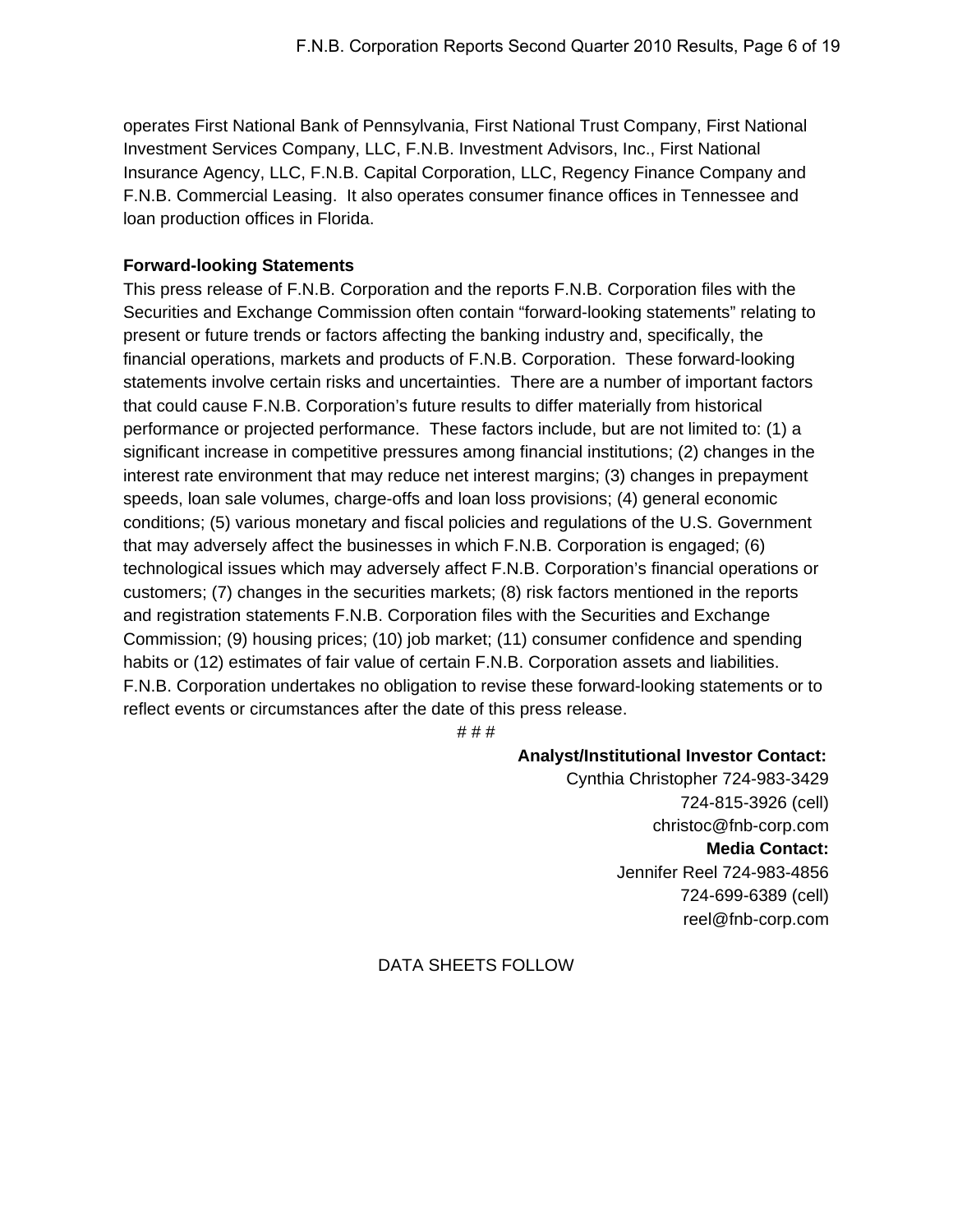# F.N.B. Corporation Reports Second Quarter 2010 Results, Page 7 of 19

**F.N.B. CORPORATION (Unaudited)**

| (Dollars in thousands, except per share data)<br>2010 |                  | 2009             | 2nd Qtr 2010 -<br>1st Qtr 2010 | 2nd Qtr 2010 -<br>2nd Qtr 2009 |          |
|-------------------------------------------------------|------------------|------------------|--------------------------------|--------------------------------|----------|
|                                                       | Second           | First            | Second                         | Percent                        | Percent  |
| <b>Statement of earnings</b>                          | <b>Ouarter</b>   | Quarter          | Ouarter                        | Variance                       | Variance |
| Interest income                                       | \$94,361         | \$92,546         | \$97,153                       | 2.0                            | $-2.9$   |
| Interest expense                                      | 22,880           | 24,141           | 31,702                         | $-5.2$                         | $-27.8$  |
| Net interest income                                   | 71.481           | 68,405           | 65,451                         | 4.5                            | 9.2      |
| Taxable equivalent adjustment                         | 1,665            | 1,638            | 1,490                          | 1.6                            | 11.7     |
| Net interest income (FTE) (1)                         | 73,146           | 70,043           | 66,941                         | 4.4                            | 9.3      |
| Provision for loan losses                             | 12,239           | 11,964           | 13,909                         | 2.3                            | $-12.0$  |
| Net interest income after provision (FTE)             | 60,907           | 58,079           | 53,032                         | 4.9                            | 14.9     |
| Impairment losses on securities                       | (1,313)          | (8,226)          | (1,429)                        | n/m                            | n/m      |
| Non-credit related losses on securities not expected  |                  |                  |                                |                                |          |
| to be sold (recognized in other comprehensive income) | 711              | 6,540            | 689                            | n/m                            | n/m      |
| Net impairment losses on securities                   | (602)            | (1,686)          | (740)                          | n/m                            | n/m      |
| Service charges                                       | 14,662           | 13,722           | 14,596                         | 6.9                            | 0.5      |
| Insurance commissions and fees                        | 3,849            | 4,324            | 3,837                          | $-11.0$                        | 0.3      |
| Securities commissions and fees                       | 1,771            | 1,557            | 2,008                          | 13.8                           | $-11.8$  |
| Trust income                                          | 3,188            | 3,158            | 3,013                          | 0.9                            | 5.8      |
| Gain on sale of securities                            | 47               | 2,390            | 66                             | $-98.1$                        | $-29.1$  |
| Gain on sale of loans                                 | 808              | 567              | 1,139                          | 42.5                           | $-29.0$  |
| Other                                                 | 4,720            | 6,243            | 4,412                          | $-24.4$                        | 7.0      |
| Total non-interest income                             | 28,443           | 30,275           | 28,331                         | $-6.1$                         | 0.4      |
| Salaries and employee benefits                        | 33,392           | 33,125           | 31,617                         | 0.8                            | 5.6      |
| Occupancy and equipment                               | 9,446            | 10,071           | 9,457                          | $-6.2$                         | $-0.1$   |
| Amortization of intangibles                           | 1,679            | 1,687            | 1,813                          | $-0.5$                         | $-7.4$   |
| Other                                                 | 18,567           | 20,560           | 23,378                         | $-9.7$                         | $-20.6$  |
| Total non-interest expense                            | 63,084           | 65,443           | 66,265                         | $-3.6$                         | $-4.8$   |
| Income before income taxes                            | 26,266           | 22,911           | 15,098                         | 14.6                           | 74.0     |
| Taxable equivalent adjustment                         | 1,665            | 1,638            | 1,490                          | 1.6                            | 11.7     |
| Income taxes                                          | 6,679            | 5,293            | 3,010                          | 26.2                           | 121.9    |
| Net income                                            | 17,922           | 15,980           | 10,598                         | 12.2                           | 69.1     |
| Preferred stock dividends and discount amortization   | $\boldsymbol{0}$ | $\boldsymbol{0}$ | 1,469                          | n/m                            | n/m      |
| Net income available to common shareholders           | \$17,922         | \$15,980         | \$9,129                        | 12.2                           | 96.3     |
| Earnings per common share                             |                  |                  |                                |                                |          |
| <b>Basic</b>                                          | \$0.16           | \$0.14           | \$0.10                         | 14.3                           | 60.0     |
| Diluted                                               | \$0.16           | \$0.14           | \$0.10                         | 14.3                           | 60.0     |
| Performance ratios                                    |                  |                  |                                |                                |          |
| Return on average equity                              | 6.83%            | 6.19%            | 4.05%                          |                                |          |
| Return on average tangible common equity (2) (6)      | 15.65%           | 14.43%           | 10.84%                         |                                |          |
| Return on average assets                              | 0.81%            | 0.74%            | 0.49%                          |                                |          |
| Return on average tangible assets $(3)$ $(6)$         | 0.92%            | 0.85%            | 0.59%                          |                                |          |
| Net interest margin (FTE) (1) (9)                     | 3.81%            | 3.74%            | 3.60%                          |                                |          |
| Yield on earning assets $(FTE)$ (1) (9)               | 5.00%            | 5.03%            | 5.30%                          |                                |          |
| Cost of funds                                         | 1.37%            | 1.47%            | 1.95%                          |                                |          |
| Efficiency ratio (FTE) (1) (4) (9)                    | 60.45%           | 63.55%           | 67.65%                         |                                |          |
| Effective tax rate                                    | 27.15%           | 24.88%           | 22.12%                         |                                |          |
| Common stock data                                     |                  |                  |                                |                                |          |
| Average basic shares outstanding                      | 113,878,018      | 113,750,330      | 93,387,226                     | 0.1                            | 21.9     |
| Average diluted shares outstanding                    | 114,315,174      | 114,064,564      | 93,596,520                     | 0.2                            | 22.1     |
| Ending shares outstanding                             | 114,532,890      | 114,404,945      | 113,965,669                    | 0.1                            | 0.5      |
| Common book value per share                           | \$9.24           | \$9.16           | \$9.26                         | 0.9                            | $-0.3$   |
| Tangible common book value per share (6)              | \$4.31           | \$4.21           | \$4.25                         | 2.4                            | 1.5      |
| Tangible common book value per share                  |                  |                  |                                |                                |          |
| excluding AOCI (5) (6)                                | \$4.53           | \$4.47           | \$4.55                         | 1.4                            | $-0.5$   |
| Dividend payout ratio (common)                        | 77.09%           | 86.16%           | 118.53%                        |                                |          |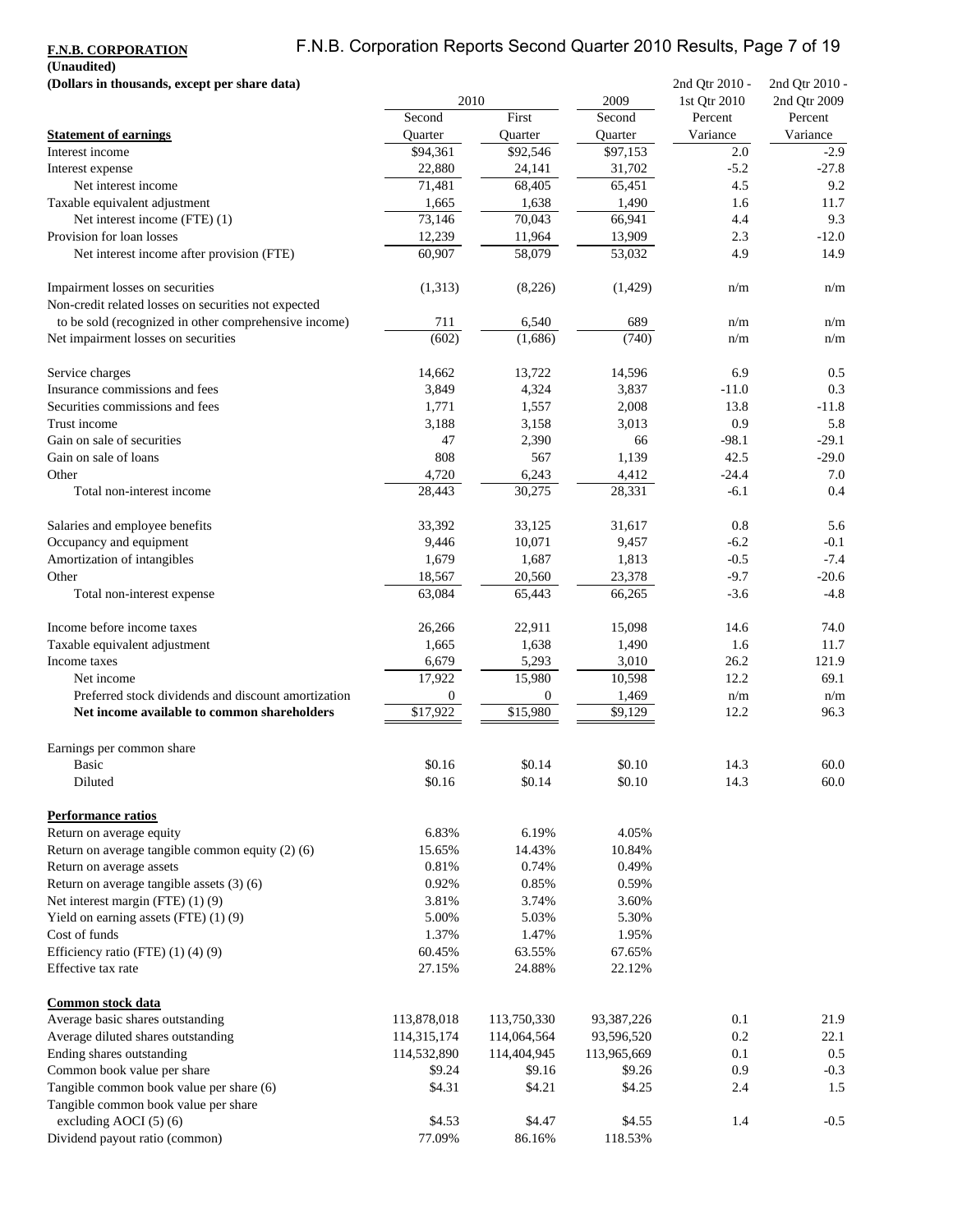# F.N.B. Corporation Reports Second Quarter 2010 Results, Page 8 of 19

### **F.N.B. CORPORATION**

**(Unaudited)**

**(Dollars in thousands, except per share data)**

|                                                       | For the Six Months |             |          |
|-------------------------------------------------------|--------------------|-------------|----------|
|                                                       | Ended June 30,     |             | Percent  |
| <b>Statement of earnings</b>                          | 2010               | 2009        | Variance |
| Interest income                                       | \$186,907          | \$195,308   | $-4.3$   |
| Interest expense                                      | 47,021             | 65,722      | $-28.5$  |
| Net interest income                                   | 139,886            | 129,586     | 7.9      |
| Taxable equivalent adjustment                         | 3,303              | 3,045       | 8.5      |
| Net interest income (FTE) (1)                         | 143,189            | 132,631     | 8.0      |
| Provision for loan losses                             | 24,203             | 24,423      | $-0.9$   |
|                                                       | 118,986            | 108,208     | 10.0     |
| Net interest income after provision (FTE)             |                    |             |          |
| Impairment losses on securities                       | (9,539)            | (1,632)     | n/m      |
| Non-credit related losses on securities not expected  |                    |             |          |
| to be sold (recognized in other comprehensive income) | 7,251              | 689         | n/m      |
| Net impairment losses on securities                   | (2,288)            | (943)       | n/m      |
| Service charges                                       | 28,384             | 28,195      | 0.7      |
| Insurance commissions and fees                        | 8,173              | 8,918       | $-8.4$   |
| Securities commissions and fees                       | 3,328              | 3,796       | $-12.3$  |
| Trust income                                          | 6,346              | 5,930       | 7.0      |
| Gain on sale of securities                            | 2,437              | 344         | 608.2    |
| Gain on sale of loans                                 | 1,375              | 1,675       | $-18.0$  |
| Other                                                 | 10,963             | 8,542       | 28.3     |
| Total non-interest income                             | 58,718             | 56,457      | 4.0      |
|                                                       |                    |             |          |
| Salaries and employee benefits                        | 66,517             | 63,719      | 4.4      |
| Occupancy and equipment                               | 19,517             | 19,548      | $-0.2$   |
| Amortization of intangibles                           | 3,366              | 3,628       | $-7.2$   |
| Other                                                 | 39,127             | 40,342      | $-3.0$   |
| Total non-interest expense                            | 128,527            | 127,237     | 1.0      |
| Income before income taxes                            | 49,177             | 37,428      | 31.4     |
| Taxable equivalent adjustment                         | 3,303              | 3,045       | 8.5      |
| Income taxes                                          | 11,972             | 8,134       | 47.2     |
| Net income                                            | 33,902             | 26,249      | 29.2     |
| Preferred stock dividends and discount amortization   | 0                  | 2,812       | n/m      |
| Net income available to common shareholders           | \$33,902           | \$23,437    | 44.6     |
|                                                       |                    |             |          |
| Earnings per common share                             |                    |             |          |
| <b>Basic</b>                                          | \$0.30             | \$0.26      | 15.4     |
| Diluted                                               | \$0.30             | \$0.26      | 15.4     |
| <b>Performance ratios</b>                             |                    |             |          |
| Return on average equity                              | 6.51%              | 5.11%       |          |
| Return on average tangible common equity $(2)$ (6)    | 15.05%             | 14.04%      |          |
| Return on average assets                              | 0.78%              | 0.62%       |          |
| Return on average tangible assets (3) (6)             | 0.88%              | 0.73%       |          |
| Net interest margin (FTE) (1) (9)                     | 3.77%              | 3.62%       |          |
| Yield on earning assets $(FTE)$ (1) (9)               | 5.01%              | 5.42%       |          |
| Cost of funds                                         | 1.42%              | 2.05%       |          |
| Efficiency ratio (FTE) $(1)$ $(4)$ $(9)$              | 61.99%             | 65.37%      |          |
| Effective tax rate                                    | 26.10%             | 23.66%      |          |
|                                                       |                    |             |          |
| Common stock data                                     |                    |             |          |
| Average basic shares outstanding                      | 113,814,527        | 91,396,295  | 24.5     |
| Average diluted shares outstanding                    | 114,189,278        | 91,599,650  | 24.7     |
| Ending shares outstanding                             | 114,532,890        | 113,965,669 | 0.5      |
| Common book value per share                           | \$9.24             | \$9.26      | $-0.3$   |
| Tangible common book value per share (6)              | \$4.31             | \$4.25      | 1.5      |
| Tangible common book value per share                  |                    |             |          |
| excluding AOCI (5) (6)                                | \$4.53             | \$4.55      | $-0.5$   |
| Dividend payout ratio (common)                        | 81.37%             | 92.14%      |          |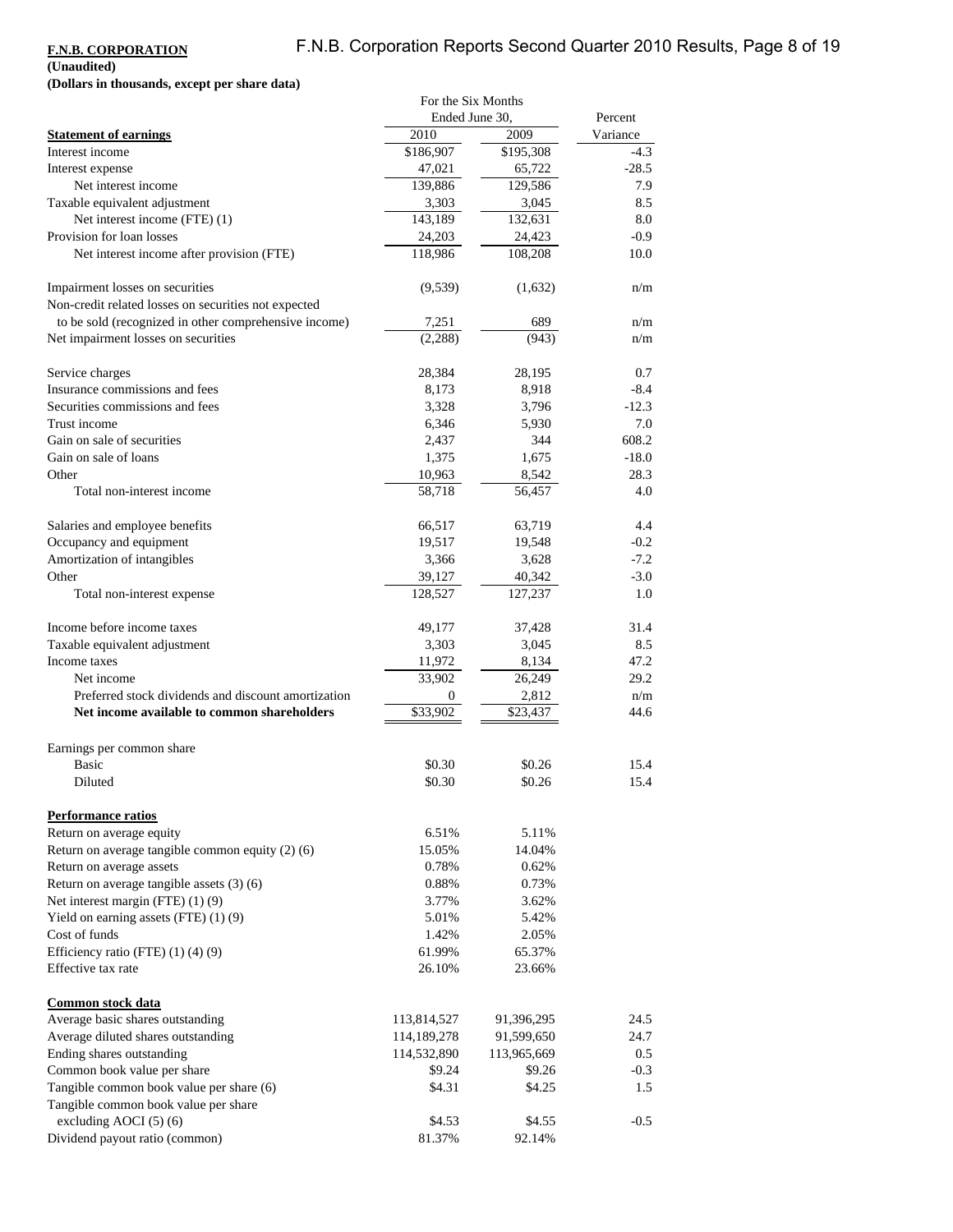# F.N.B. Corporation Reports Second Quarter 2010 Results, Page 9 of 19

### **F.N.B. CORPORATION**

# **(Unaudited)**

| (Dollars in thousands)                                                 | 2010        |                  |             |          | 2009     | 2nd Qtr 2010 -<br>1st Qtr 2010 | 2nd Qtr 2010 -<br>2nd Qtr 2009 |
|------------------------------------------------------------------------|-------------|------------------|-------------|----------|----------|--------------------------------|--------------------------------|
|                                                                        | Second      | First            | Second      | Percent  | Percent  |                                |                                |
| <b>Average balances</b>                                                | Quarter     | Quarter          | Quarter     | Variance | Variance |                                |                                |
| Total assets                                                           | \$8,874,430 | \$8,745,138      | \$8,604,059 | 1.5      | 3.1      |                                |                                |
| Earning assets (9)                                                     | 7,697,232   | 7,561,506        | 7,447,996   | 1.8      | 3.3      |                                |                                |
| Securities                                                             | 1,599,216   | 1,482,338        | 1,321,842   | 7.9      | 21.0     |                                |                                |
| Short-term investments (9)                                             | 159,874     | 189,474          | 317,287     | $-15.6$  | $-49.6$  |                                |                                |
| Loans, net of unearned income                                          | 5,938,142   | 5,889,694        | 5,808,867   | 0.8      | 2.2      |                                |                                |
| Allowance for loan losses                                              | 113,531     | 108,256          | 106,881     | 4.9      | 6.2      |                                |                                |
| Goodwill and intangibles                                               | 565,294     | 566,983          | 572,701     | $-0.3$   | $-1.3$   |                                |                                |
| Deposits and treasury management accounts (7)                          | 7,163,916   | 7,002,594        | 6,708,316   | 2.3      | 6.8      |                                |                                |
| Short-term borrowings                                                  | 126,972     | 132,737          | 101,249     | $-4.3$   | 25.4     |                                |                                |
| Long-term debt                                                         | 228,959     | 262,920          | 445,450     | $-12.9$  | $-48.6$  |                                |                                |
| Trust preferred securities                                             | 204,455     | 204,625          | 205,131     | $-0.1$   | $-0.3$   |                                |                                |
| Shareholders' equity - common                                          | 1,052,569   | 1,047,094        | 954,075     | 0.5      | 10.3     |                                |                                |
| Shareholders' equity - preferred                                       | 0           | $\boldsymbol{0}$ | 95,389      | n/m      | n/m      |                                |                                |
| <b>Asset quality data</b>                                              |             |                  |             |          |          |                                |                                |
| Non-accrual loans                                                      | \$132,412   | \$141,913        | \$117,013   | $-6.7$   | 13.2     |                                |                                |
| Restructured loans                                                     | 17,270      | 15,556           | 5,743       | 11.0     | 200.7    |                                |                                |
| Non-performing loans                                                   | 149,682     | 157,469          | 122,756     | $-4.9$   | 21.9     |                                |                                |
| Other real estate owned                                                | 22,952      | 22,094           | 18,145      | 3.9      | 26.5     |                                |                                |
| Total non-performing loans and OREO                                    | 172,634     | 179,563          | 140,901     | $-3.9$   | 22.5     |                                |                                |
| Non-performing investments (8)                                         | 4,661       | 4,346            | 7,768       | 7.2      | $-40.0$  |                                |                                |
| Non-performing assets                                                  | \$177,295   | \$183,909        | \$148,669   | $-3.6$   | 19.3     |                                |                                |
| Net loan charge-offs                                                   | \$7,791     | \$7,027          | \$17,621    | 10.9     | $-55.8$  |                                |                                |
| Allowance for loan losses                                              | 114,040     | 109,592          | 99,415      | 4.1      | 14.7     |                                |                                |
| Non-performing loans / total loans                                     | 2.51%       | 2.67%            | 2.13%       |          |          |                                |                                |
| Non-performing loans + OREO / total loans + OREO                       | 2.88%       | 3.04%            | 2.44%       |          |          |                                |                                |
| Non-performing assets / total assets                                   | 2.01%       | 2.09%            | 1.71%       |          |          |                                |                                |
| Allowance for loan losses / total loans<br>Allowance for loan losses / | 1.91%       | 1.86%            | 1.72%       |          |          |                                |                                |
| non-performing loans<br>Net loan charge-offs (annualized) /            | 76.19%      | 69.60%           | 80.99%      |          |          |                                |                                |
| average loans                                                          | 0.53%       | 0.48%            | 1.22%       |          |          |                                |                                |
| <b>Balances at period end</b>                                          |             |                  |             |          |          |                                |                                |
| Total assets                                                           | \$8,833,060 | \$8,799,534      | \$8,710,320 | 0.4      | 1.4      |                                |                                |
| Earning assets (9)                                                     | 7,647,064   | 7,609,205        | 7,549,365   | 0.5      | 1.3      |                                |                                |
| Loans, net of unearned income                                          | 5,967,570   | 5,890,105        | 5,767,109   | 1.3      | $3.5\,$  |                                |                                |
| Deposits and treasury management accounts (7)                          | 7,141,210   | 7,073,906        | 6,725,629   | 1.0      | 6.2      |                                |                                |
| Total equity                                                           | 1,058,004   | 1,047,395        | 1,151,147   | 1.0      | $-8.1$   |                                |                                |
| <b>Capital ratios</b>                                                  |             |                  |             |          |          |                                |                                |
| Equity/assets (period end)                                             | 11.98%      | 11.90%           | 13.22%      |          |          |                                |                                |
| Leverage ratio                                                         | 8.63%       | 8.67%            | 10.11%      |          |          |                                |                                |
| Tangible equity/tangible assets (period end) (6)                       | 5.97%       | 5.84%            | 7.12%       |          |          |                                |                                |
| Tangible common equity/tangible assets (period end) (5)                | 5.97%       | 5.84%            | 5.95%       |          |          |                                |                                |
| Tangible common equity, excluding AOCI/                                |             |                  |             |          |          |                                |                                |
| tangible assets (period end) $(5)$ (6)                                 | 6.28%       | 6.21%            | 6.37%       |          |          |                                |                                |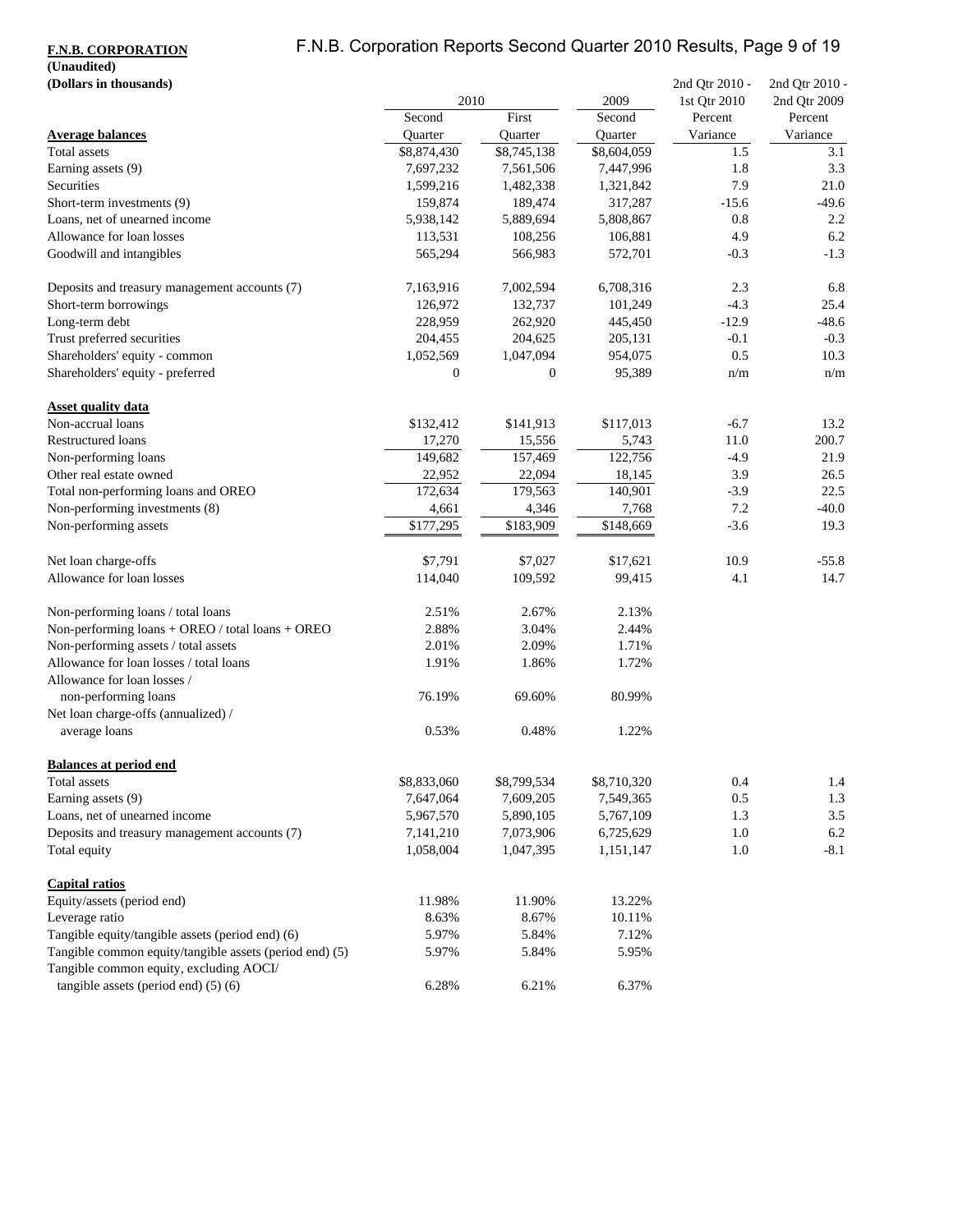# F.N.B. Corporation Reports Second Quarter 2010 Results, Page 10 of 19

### **F.N.B. CORPORATION (Unaudited)**

# **(Dollars in thousands)**

|                                                             | For the Six Months |             |          |
|-------------------------------------------------------------|--------------------|-------------|----------|
|                                                             | Ended June 30,     |             | Percent  |
| <b>Average balances</b>                                     | 2010               | 2009        | Variance |
| Total assets                                                | \$8,810,141        | \$8,519,266 | 3.4      |
| Earning assets (9)                                          | 7,633,180          | 7,355,674   | 3.8      |
| Securities                                                  | 1,541,100          | 1,319,695   | 16.8     |
| Short-term investments (9)                                  | 178,029            | 219,122     | $-18.8$  |
| Loans, net of unearned income                               | 5,914,051          | 5,816,857   | 1.7      |
| Allowance for loan losses                                   | 110,908            | 106,917     | 3.7      |
| Goodwill and intangibles                                    | 566,134            | 573,328     | $-1.3$   |
| Deposits and treasury management accounts (7)               | 7,083,701          | 6,620,043   | 7.0      |
| Short-term borrowings                                       | 129,839            | 104,165     | 24.6     |
| Long-term debt                                              | 245,846            | 460,187     | $-46.6$  |
| Trust preferred securities                                  | 204,540            | 205,214     | $-0.3$   |
| Shareholders' equity - common                               | 1,049,846          | 943,768     | 11.2     |
| Shareholders' equity - preferred                            | 0                  | 91,292      | n/m      |
| <b>Asset quality data</b>                                   |                    |             |          |
| Non-accrual loans                                           | \$132,412          | \$117,013   | 13.2     |
| <b>Restructured loans</b>                                   | 17,270             | 5,743       | 200.7    |
| Non-performing loans                                        | 149,682            | 122,756     | 21.9     |
| Other real estate owned                                     | 22,952             | 18,145      | 26.5     |
| Total non-performing loans and OREO                         | 172,634            | 140,901     | 22.5     |
| Non-performing investments (8)                              | 4,661              | 7,768       | $-40.0$  |
| Non-performing assets                                       | \$177,295          | \$148,669   | 19.3     |
| Net loan charge-offs                                        | \$14,818           | \$29,753    | $-50.2$  |
| Allowance for loan losses                                   | 114,040            | 99,415      | 14.7     |
| Non-performing loans / total loans                          | 2.51%              | 2.13%       |          |
| Non-performing loans + OREO / total loans + OREO            | 2.88%              | 2.44%       |          |
| Non-performing assets / total assets                        | 2.01%              | 1.71%       |          |
| Allowance for loan losses / total loans                     | 1.91%              | 1.72%       |          |
| Allowance for loan losses /                                 |                    |             |          |
| non-performing loans<br>Net loan charge-offs (annualized) / | 76.19%             | 80.99%      |          |
| average loans                                               | 0.51%              | 1.03%       |          |
| <b>Balances at period end</b>                               |                    |             |          |
| Total assets                                                | \$8,833,060        | \$8,710,320 | 1.4      |
| Earning assets (9)                                          | 7,647,064          | 7,549,365   | 1.3      |
| Loans, net of unearned income                               | 5,967,570          | 5,767,109   | 3.5      |
| Deposits and treasury management accounts (7)               | 7,141,210          | 6,725,629   | 6.2      |
| Total equity                                                | 1,058,004          | 1,151,147   | $-8.1$   |
| <b>Capital ratios</b>                                       |                    |             |          |
| Equity/assets (period end)                                  | 11.98%             | 13.22%      |          |
| Leverage ratio                                              | 8.63%              | 10.11%      |          |
| Tangible equity/tangible assets (period end) (6)            | 5.97%              | 7.12%       |          |
| Tangible common equity/tangible assets (period end) (5)     | 5.97%              | 5.95%       |          |
| Tangible common equity, excluding AOCI/                     |                    |             |          |
| tangible assets (period end) $(5)$ (6)                      | 6.28%              | 6.37%       |          |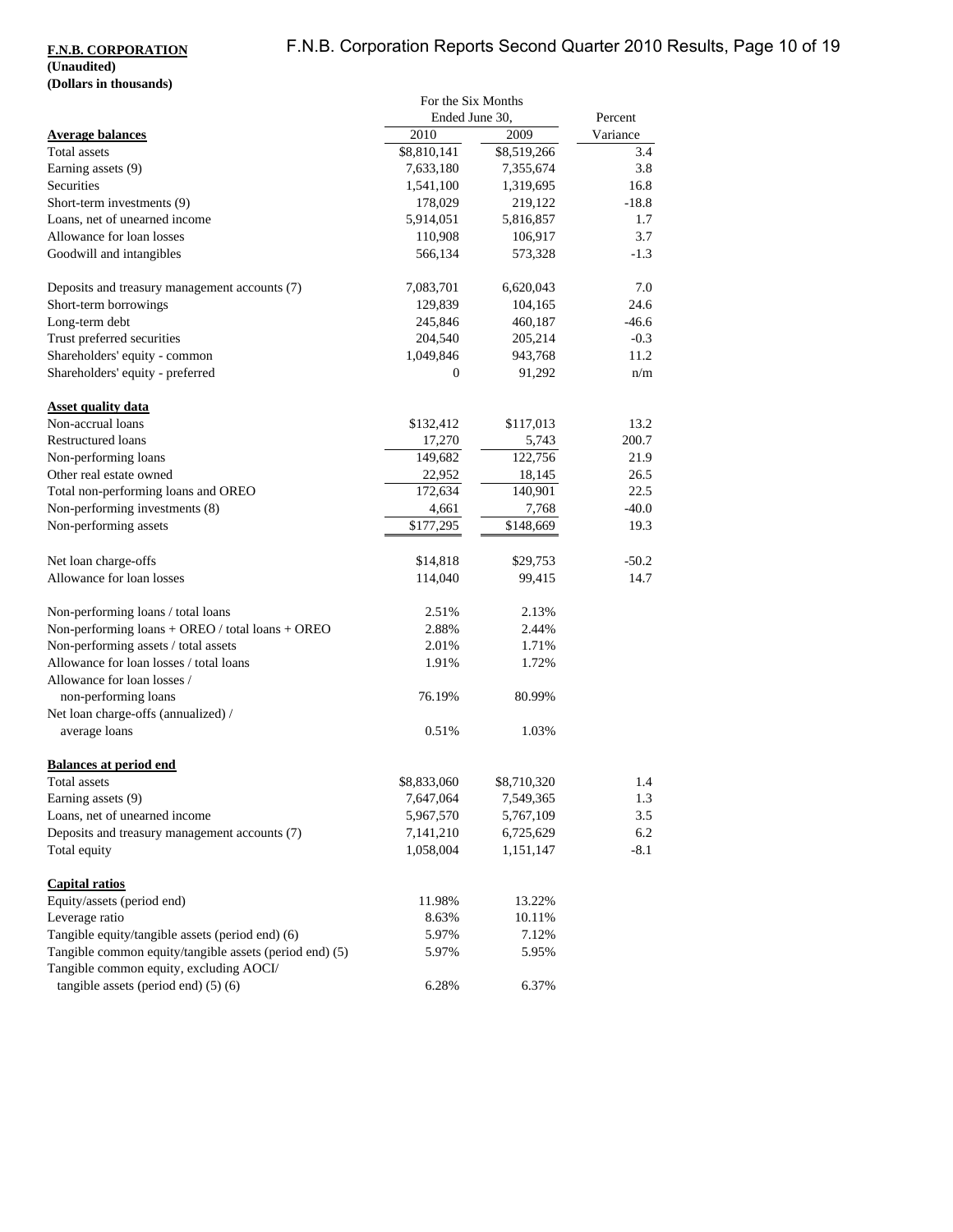# F.N.B. Corporation Reports Second Quarter 2010 Results, Page 11 of 19

## **F.N.B. CORPORATION**

# **(Unaudited)**

| (Dollars in thousands)                              |             |             |             | 2nd Qtr 2010 -      | 2nd Qtr 2010 -      |
|-----------------------------------------------------|-------------|-------------|-------------|---------------------|---------------------|
|                                                     | 2010        |             | 2009        | 1st Qtr 2010        | 2nd Qtr 2009        |
|                                                     | Second      | First       | Second      | Percent<br>Variance | Percent<br>Variance |
| <b>Average balances</b><br>Loans:                   | Ouarter     | Quarter     | Ouarter     |                     |                     |
| Commercial                                          | \$3,311,030 | \$3,281,512 | \$3,193,128 | 0.9                 | 3.7                 |
| Direct installment                                  | 969,007     | 975,119     | 1,015,464   | $-0.6$              | $-4.6$              |
| Residential mortgages                               | 616,267     | 612,819     | 623,973     | 0.6                 | $-1.2$              |
| Indirect installment                                | 517,452     | 518,311     | 537,886     | $-0.2$              | $-3.8$              |
| Consumer LOC                                        | 426,471     | 411,666     | 364,069     | 3.6                 | 17.1                |
| Other                                               | 97,915      | 90,267      | 74,347      | 8.5                 | 31.7                |
| <b>Total loans</b>                                  | \$5,938,142 | \$5,889,694 | \$5,808,867 | 0.8                 | 2.2                 |
|                                                     |             |             |             |                     |                     |
| Deposits:                                           |             |             |             |                     |                     |
| Non-interest bearing deposits                       | \$1,028,631 | \$969,926   | \$934,366   | 6.1                 | 10.1                |
| Savings and NOW                                     | 3,297,537   | 3,217,055   | 3,049,155   | 2.5                 | 8.1                 |
| Certificates of deposit and other time deposits     | 2,219,194   | 2,218,933   | 2,290,536   | 0.0                 | $-3.1$              |
| Total deposits                                      | 6,545,362   | 6,405,914   | 6,274,057   | 2.2                 | 4.3                 |
| Treasury management accounts (7)                    | 618,554     | 596,680     | 434,259     | 3.7                 | 42.4                |
| Total deposits and treasury management accounts (7) | \$7,163,916 | \$7,002,594 | \$6,708,316 | 2.3                 | 6.8                 |
| <b>Balances at period end</b>                       |             |             |             |                     |                     |
| Loans:                                              |             |             |             |                     |                     |
| Commercial                                          | \$3,304,493 | \$3,296,728 | \$3,182,045 | 0.2                 | 3.8                 |
| Direct installment                                  | 983,857     | 967,005     | 1,005,736   | 1.7                 | $-2.2$              |
| Residential mortgages                               | 615,232     | 600,006     | 590,111     | 2.5                 | 4.3                 |
| Indirect installment                                | 521,679     | 514,020     | 541,168     | 1.5                 | $-3.6$              |
| Consumer LOC                                        | 438,039     | 417,910     | 373,161     | 4.8                 | 17.4                |
| Other                                               | 104,270     | 94,436      | 74,888      | 10.4                | 39.2                |
| <b>Total loans</b>                                  | \$5,967,570 | \$5,890,105 | \$5,767,109 | 1.3                 | 3.5                 |
| Deposits:                                           |             |             |             |                     |                     |
| Non-interest bearing deposits                       | \$1,039,631 | \$1,015,521 | \$948,925   | 2.4                 | 9.6                 |
| Savings and NOW                                     | 3,280,076   | 3,246,529   | 3,077,091   | 1.0                 | 6.6                 |
| Certificates of deposit and other time deposits     | 2,214,951   | 2,232,056   | 2,262,677   | $-0.8$              | $-2.1$              |
| Total deposits                                      | 6,534,658   | 6,494,106   | 6,288,693   | 0.6                 | 3.9                 |
| Treasury management accounts (7)                    | 606,552     | 579,800     | 436,936     | 4.6                 | 38.8                |
| Total deposits and treasury management accounts (7) | \$7,141,210 | \$7,073,906 | \$6,725,629 | 1.0                 | 6.2                 |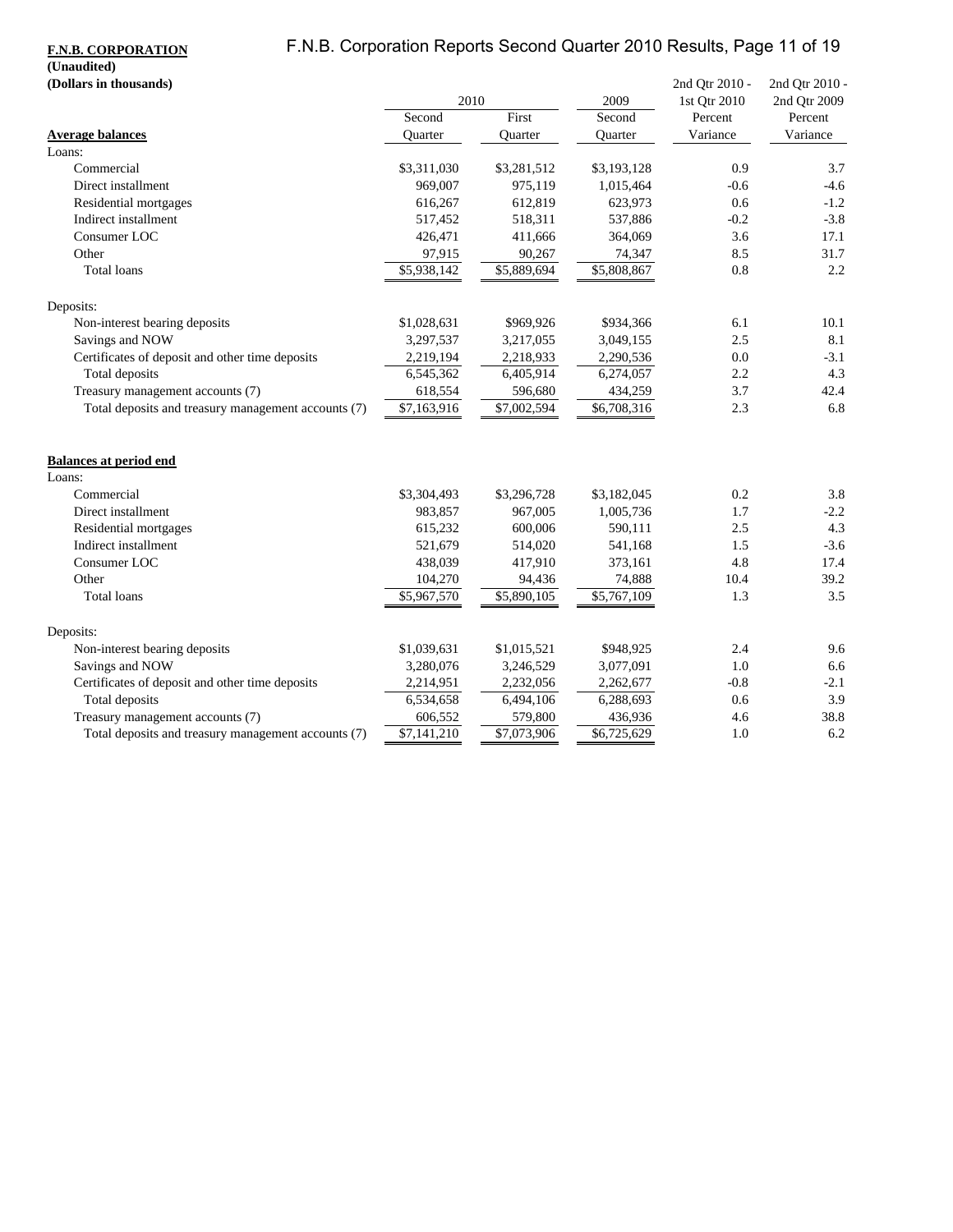# F.N.B. Corporation Reports Second Quarter 2010 Results, Page 12 of 19

### **F.N.B. CORPORATION (Unaudited) (Dollars in thousands)**

|                                                    |           | Second Quarter 2010 |                  |           |
|----------------------------------------------------|-----------|---------------------|------------------|-----------|
|                                                    | Bank - PA | Bank - FL           | Regency          | Total     |
| Asset quality data, by core portfolio              |           |                     |                  |           |
| Non-accrual loans                                  | \$66,391  | \$64,063            | \$1,958          | \$132,412 |
| <b>Restructured loans</b>                          | 11,233    | $\mathbf{0}$        | 6,037            | 17,270    |
| Non-performing loans                               | 77,624    | 64,063              | 7,995            | 149,682   |
| Other real estate owned                            | 9,626     | 12,245              | 1,081            | 22,952    |
| Total non-performing loans and OREO                | 87,250    | 76,308              | 9,076            | 172,634   |
| Non-performing investments (8)                     | 4,661     | 0                   | $\boldsymbol{0}$ | 4,661     |
| Non-performing assets                              | \$91,911  | \$76,308            | \$9,076          | \$177,295 |
| Net loan charge-offs                               | \$4,442   | \$1,900             | \$1,449          | \$7,791   |
| Provision for loan losses                          | 4,494     | 6,168               | 1,577            | 12,239    |
| Allowance for loan losses                          | 80,396    | 26,940              | 6,704            | 114,040   |
| Loans, net of unearned income                      | 5,576,734 | 231,237             | 159,599          | 5,967,570 |
| Non-performing loans / total loans                 | 1.39%     | 27.70%              | 5.01%            | 2.51%     |
| Non-performing $loans + OREO / total loans + OREO$ | 1.56%     | 31.34%              | 5.65%            | 2.88%     |
| Non-performing assets / total assets               | 1.09%     | 35.24%              | 5.45%            | 2.01%     |
| Allowance for loan losses / total loans            | 1.44%     | 11.65%              | 4.20%            | 1.91%     |
| Allowance for loan losses /                        |           |                     |                  |           |
| non-performing loans                               | 103.57%   | 42.05%              | 83.85%           | 76.19%    |
| Net loan charge-offs (annualized) /                |           |                     |                  |           |
| average loans                                      | 0.32%     | 3.23%               | 3.73%            | 0.53%     |
| Loans 30 - 89 days past due                        | \$35,005  | \$0                 | \$2,070          | \$37,075  |
| Loans 90+ days past due                            | 5,285     | $\mathbf{0}$        | 2,288            | 7,573     |
| Non-accrual loans                                  | 66,391    | 64,063              | 1,958            | 132,412   |
| Total past due and non-accrual loans               | \$106,681 | \$64,063            | \$6,316          | \$177,060 |
| Total past due and non-accrual loans/total loans   | 1.91%     | 27.70%              | 3.96%            | 2.97%     |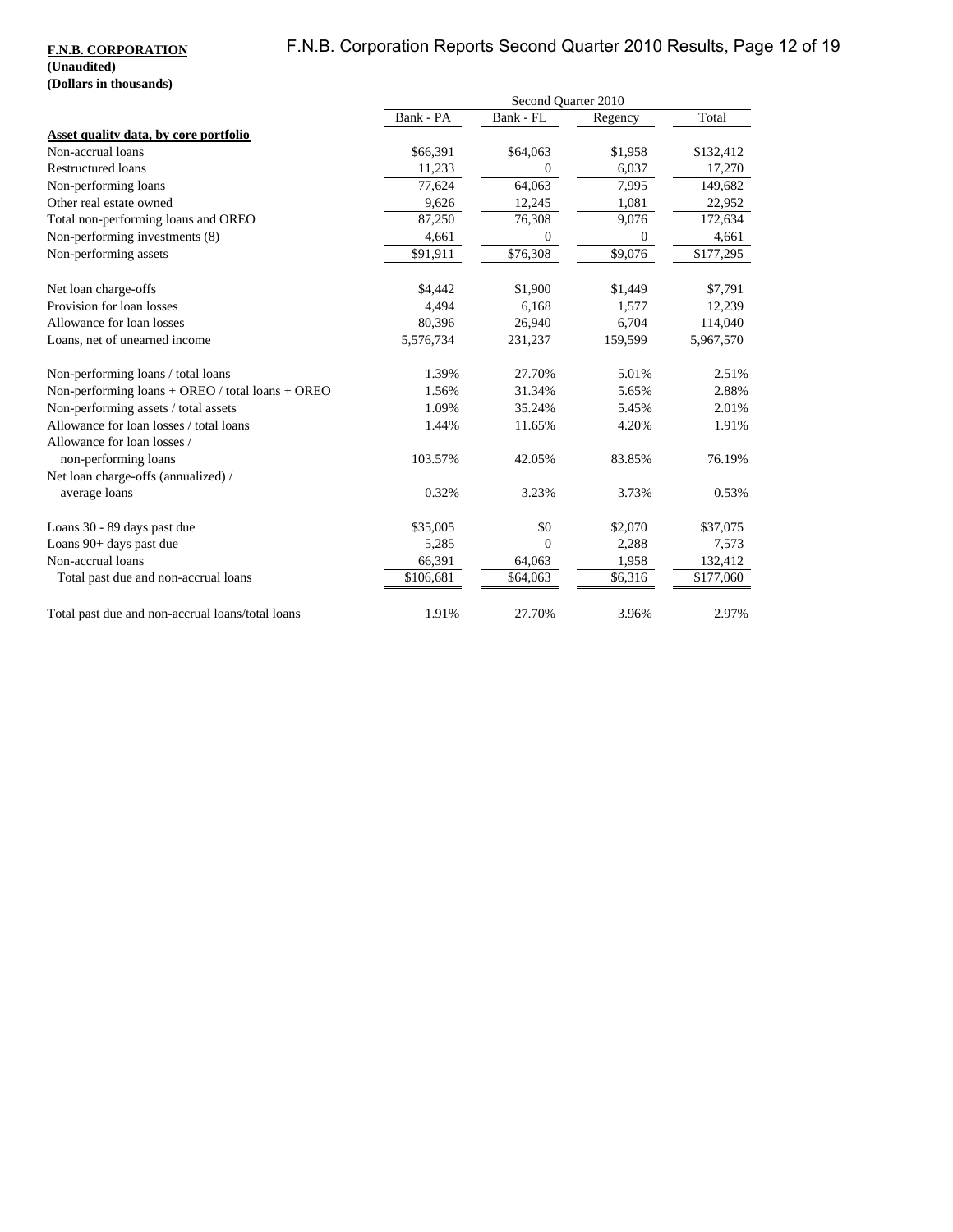# F.N.B. Corporation Reports Second Quarter 2010 Results, Page 13 of 19

### **F.N.B. CORPORATION (Unaudited) (Dollars in thousands)**

|                                                    | First Quarter 2010 |           |          |           |
|----------------------------------------------------|--------------------|-----------|----------|-----------|
|                                                    | Bank - PA          | Bank - FL | Regency  | Total     |
| Asset quality data, by core portfolio              |                    |           |          |           |
| Non-accrual loans                                  | \$71,027           | \$68,993  | \$1,893  | \$141,913 |
| <b>Restructured loans</b>                          | 9,656              | 0         | 5,900    | 15,556    |
| Non-performing loans                               | 80,683             | 68,993    | 7,793    | 157,469   |
| Other real estate owned                            | 10,077             | 10,914    | 1,103    | 22,094    |
| Total non-performing loans and OREO                | 90,760             | 79,907    | 8,896    | 179,563   |
| Non-performing investments (8)                     | 4,346              | 0         | $\theta$ | 4,346     |
| Non-performing assets                              | \$95,106           | \$79,907  | \$8,896  | \$183,909 |
| Net loan charge-offs                               | \$4,540            | \$938     | \$1,549  | \$7,027   |
| Provision for loan losses                          | 6,824              | 3,820     | 1,320    | 11,964    |
| Allowance for loan losses                          | 80,345             | 22,671    | 6,576    | 109,592   |
| Loans, net of unearned income                      | 5,493,117          | 240,426   | 156,562  | 5,890,105 |
| Non-performing loans / total loans                 | 1.47%              | 28.70%    | 4.98%    | 2.67%     |
| Non-performing $loans + OREO / total loans + OREO$ | 1.65%              | 31.79%    | 5.64%    | 3.04%     |
| Non-performing assets / total assets               | 1.14%              | 34.94%    | 5.44%    | 2.09%     |
| Allowance for loan losses / total loans            | 1.46%              | 9.43%     | 4.20%    | 1.86%     |
| Allowance for loan losses /                        |                    |           |          |           |
| non-performing loans                               | 99.58%             | 32.86%    | 84.38%   | 69.60%    |
| Net loan charge-offs (annualized) /                |                    |           |          |           |
| average loans                                      | 0.34%              | 1.57%     | 3.96%    | 0.48%     |
| Loans 30 - 89 days past due                        | \$35,226           | \$0       | \$1,965  | \$37,191  |
| Loans 90+ days past due                            | 6,280              | $\Omega$  | 2,401    | 8,681     |
| Non-accrual loans                                  | 71,027             | 68,993    | 1,893    | 141,913   |
| Total past due and non-accrual loans               | \$112,533          | \$68,993  | \$6,259  | \$187,785 |
| Total past due and non-accrual loans/total loans   | 2.05%              | 28.70%    | 4.00%    | 3.19%     |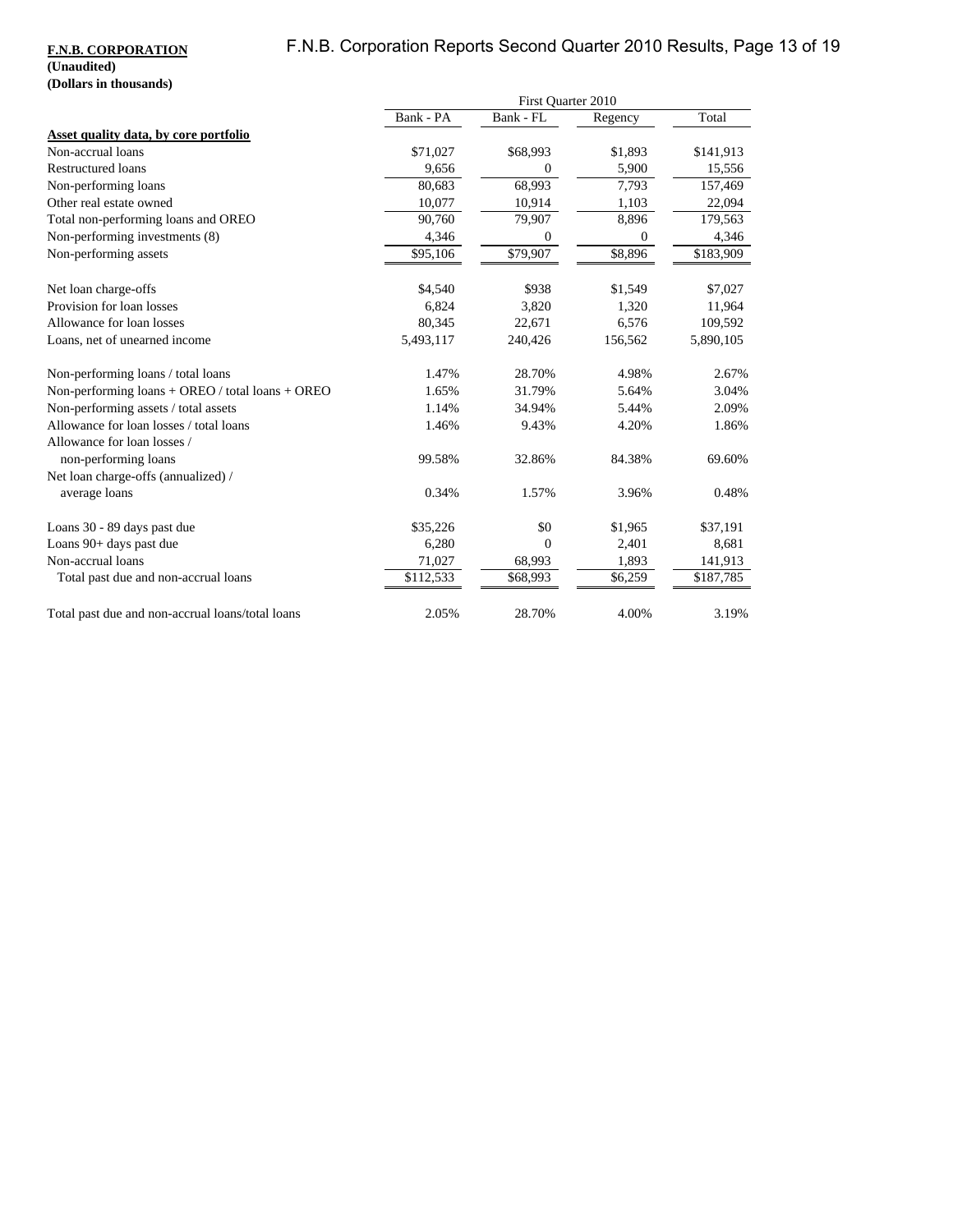# F.N.B. Corporation Reports Second Quarter 2010 Results, Page 14 of 19

### **F.N.B. CORPORATION (Unaudited) (Dollars in thousands)**

|                                                    |           | Second Quarter 2009 |              |           |
|----------------------------------------------------|-----------|---------------------|--------------|-----------|
|                                                    | Bank - PA | Bank - FL           | Regency      | Total     |
| Asset quality data, by core portfolio              |           |                     |              |           |
| Non-accrual loans                                  | \$49,629  | \$65,597            | \$1,787      | \$117,013 |
| <b>Restructured loans</b>                          | 1,484     | $\boldsymbol{0}$    | 4,259        | 5,743     |
| Non-performing loans                               | 51,113    | 65,597              | 6,046        | 122,756   |
| Other real estate owned                            | 9,105     | 7,967               | 1,073        | 18,145    |
| Total non-performing loans and OREO                | 60,218    | 73,564              | 7,119        | 140,901   |
| Non-performing investments (8)                     | 7,630     | $\overline{0}$      | $\mathbf{0}$ | 7,630     |
| Non-performing assets                              | \$67,848  | \$73,564            | \$7,119      | \$148,531 |
| Net loan charge-offs                               | \$4,880   | \$11,206            | \$1,535      | \$17,621  |
| Provision for loan losses                          | 4,970     | 7,238               | 1,701        | 13,909    |
| Allowance for loan losses                          | 69,678    | 23,307              | 6,430        | 99,415    |
| Loans, net of unearned income                      | 5,335,823 | 274,453             | 156,833      | 5,767,109 |
| Non-performing loans / total loans                 | 0.96%     | 23.90%              | 3.86%        | 2.13%     |
| Non-performing $loans + OREO / total loans + OREO$ | 1.13%     | 26.05%              | 4.51%        | 2.44%     |
| Non-performing assets / total assets               | 0.82%     | 28.39%              | 4.36%        | 1.71%     |
| Allowance for loan losses / total loans            | 1.31%     | 8.49%               | 4.10%        | 1.72%     |
| Allowance for loan losses /                        |           |                     |              |           |
| non-performing loans                               | 136.32%   | 35.53%              | 106.35%      | 80.99%    |
| Net loan charge-offs (annualized) /                |           |                     |              |           |
| average loans                                      | 0.36%     | 15.60%              | 3.99%        | 1.22%     |
| Loans 30 - 89 days past due                        | \$45,822  | \$0                 | \$2,910      | \$48,732  |
| Loans 90+ days past due                            | 9,775     | $\mathbf{0}$        | 2,257        | 12,032    |
| Non-accrual loans                                  | 49,629    | 65,597              | 1,787        | 117,013   |
| Total past due and non-accrual loans               | \$105,226 | \$65,597            | \$6,954      | \$177,777 |
| Total past due and non-accrual loans/total loans   | 1.97%     | 23.90%              | 4.43%        | 3.08%     |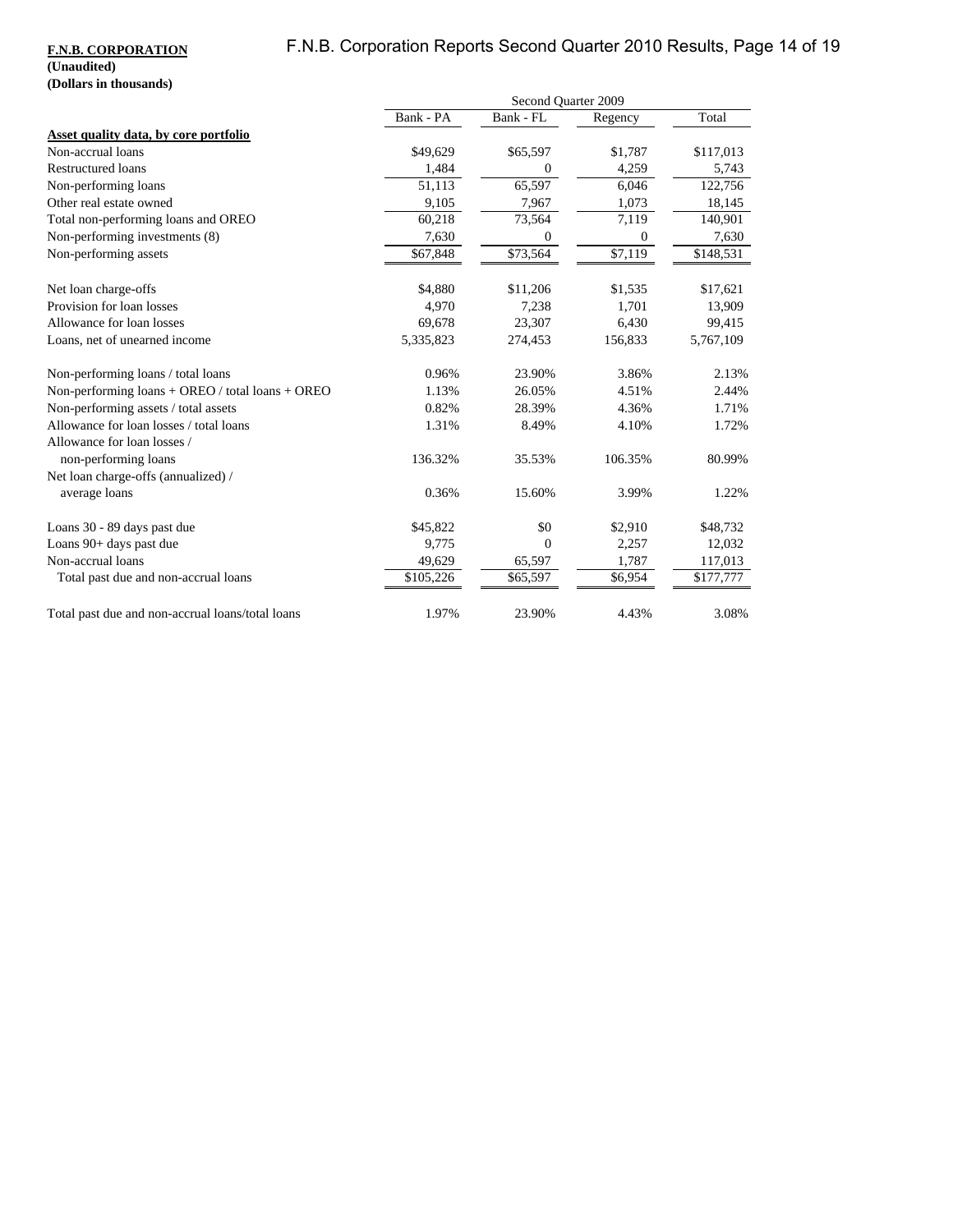# F.N.B. Corporation Reports Second Quarter 2010 Results, Page 15 of 19

### **F.N.B. CORPORATION**

# **(Unaudited)**

| (Dollars in thousands)                        |                  |                  |             | 2nd Qtr 2010 - | 2nd Qtr 2010 - |
|-----------------------------------------------|------------------|------------------|-------------|----------------|----------------|
|                                               | 2010             |                  | 2009        | 1st Qtr 2010   | 2nd Qtr 2009   |
|                                               | Second           | First            | Second      | Percent        | Percent        |
| <b>Balance Sheet</b>                          | Quarter          | Quarter          | Quarter     | Variance       | Variance       |
| Assets                                        |                  |                  |             |                |                |
| Cash and due from banks                       | \$140,629        | \$139,762        | \$141,656   | 0.6            | $-0.7$         |
| Interest bearing deposits with banks          | 60,238           | 189,566          | 352,823     | $-68.2$        | $-82.9$        |
| Cash and cash equivalents                     | 200,867          | 329,328          | 494,479     | $-39.0$        | $-59.4$        |
| Securities available for sale                 | 758,325          | 673,596          | 636,182     | 12.6           | 19.2           |
| Securities held to maturity                   | 853,698          | 844,472          | 766,543     | 1.1            | 11.4           |
| Residential mortgage loans held for sale      | 7,232            | 11,466           | 26,707      | $-36.9$        | $-72.9$        |
| Loans, net of unearned income                 | 5,967,570        | 5,890,105        | 5,767,109   | 1.3            | 3.5            |
| Allowance for loan losses                     | (114,040)        | (109, 592)       | (99, 415)   | 4.1            | 14.7           |
| Net loans                                     | 5,853,530        | 5,780,513        | 5,667,694   | 1.3            | 3.3            |
| Premises and equipment, net                   | 115,323          | 116,258          | 120,246     | $-0.8$         | $-4.1$         |
| Goodwill                                      | 528,720          | 528,720          | 529,065     | 0.0            | $-0.1$         |
| Core deposit and other intangible assets, net | 35,775           | 37,455           | 42,601      | $-4.5$         | $-16.0$        |
| Bank owned life insurance                     | 207,093          | 206,515          | 204,497     | 0.3            | 1.3            |
| Other assets                                  | 272,495          | 271,211          | 222,306     | 0.5            | 22.6           |
| <b>Total Assets</b>                           | \$8,833,060      | \$8,799,534      | \$8,710,320 | 0.4            | 1.4            |
| Liabilities                                   |                  |                  |             |                |                |
| Deposits:                                     |                  |                  |             |                |                |
| Non-interest bearing demand                   | \$1,039,630      | \$1,015,521      | \$948,925   | 2.4            | 9.6            |
| Savings and NOW                               | 3,280,076        | 3,246,529        | 3,077,091   | 1.0            | 6.6            |
| Certificates and other time deposits          | 2,214,952        | 2,232,056        | 2,262,677   | $-0.8$         | $-2.1$         |
| <b>Total Deposits</b>                         | 6,534,658        | 6,494,106        | 6,288,693   | 0.6            | 3.9            |
| Other liabilities                             | 94,748           | 92,369           | 88,263      | 2.6            | 7.3            |
| Short-term borrowings                         | 735,442          | 710,731          | 540,573     | 3.5            | 36.0           |
| Long-term debt                                | 205,834          | 250,391          | 436,595     | $-17.8$        | $-52.9$        |
| Junior subordinated debt                      | 204,373          | 204,542          | 205,049     | $-0.1$         | $-0.3$         |
| <b>Total Liabilities</b>                      | 7,775,056        | 7,752,139        | 7,559,173   | 0.3            | 2.9            |
| Stockholders' Equity                          |                  |                  |             |                |                |
| Preferred stock                               | $\boldsymbol{0}$ | $\boldsymbol{0}$ | 95,462      | n/m            | n/m            |
| Common stock                                  | 1,141            | 1,140            | 1,137       | 0.1            | 0.4            |
| Additional paid-in capital                    | 1,091,253        | 1,089,326        | 1,085,647   | 0.2            | 0.5            |
| Retained earnings                             | (6,515)          | (10,621)         | 5,262       | $-38.7$        | $-223.8$       |
| Accumulated other comprehensive income        | (25, 358)        | (29,961)         | (34, 748)   | $-15.4$        | $-27.0$        |
| Treasury stock                                | (2,517)          | (2,489)          | (1,613)     | 1.1            | 56.1           |
| <b>Total Stockholders' Equity</b>             | 1,058,004        | 1,047,395        | 1,151,147   | 1.0            | $-8.1$         |
| Total Liabilities and Stockholders' Equity    | \$8,833,060      | \$8,799,534      | \$8,710,320 | 0.4            | 1.4            |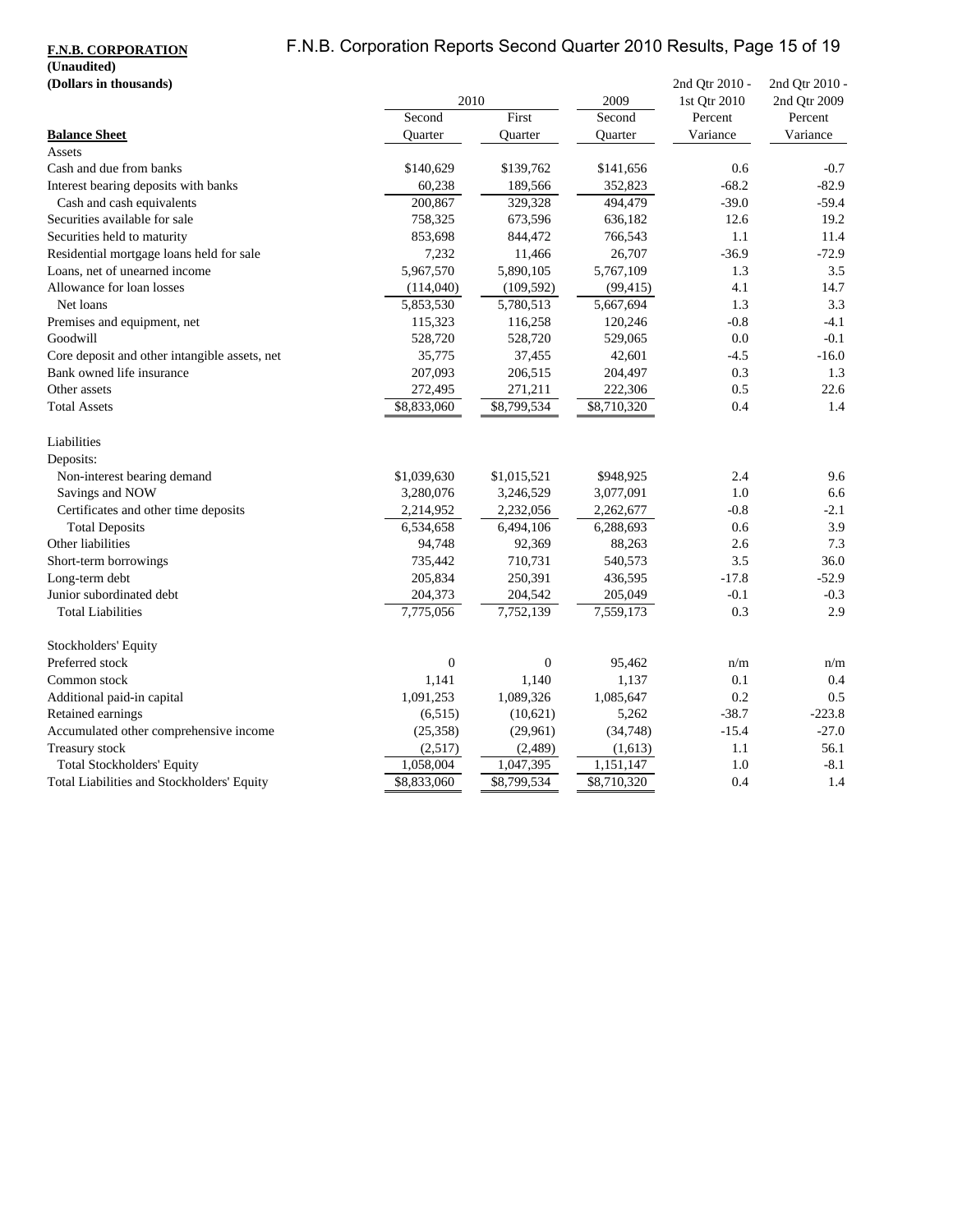#### **F.N.B. CORPORATION (Unaudited) (Dollars in thousands)**

#### NON-GAAP FINANCIAL MEASURES

The following non-GAAP financial measures used by the Corporation provide information useful to investors in understanding the Corporation's operating performance and trends, and facilitate comparisons with the performance of the Corporation's peers. The non-GAAP financial measures used by the Corporation may differ from the non-GAAP financial measures other financial institutions use to measure their results of operations. The following tables summarize the non-GAAP financial measures derived from amounts reported in the Corporation's financial statements.

|                                                          | 2010         |                  | 2009                   |
|----------------------------------------------------------|--------------|------------------|------------------------|
|                                                          | Second       | First            | Second                 |
|                                                          | Quarter      | Quarter          | Quarter                |
| Return on average tangible common equity (2):            |              |                  |                        |
| Net income available to common shareholders (annualized) | \$71,886     | \$64,810         | \$36,616               |
| Amortization of intangibles, net of tax (annualized)     | 4,376        | 4,447            |                        |
|                                                          | 76,262       | 69.257           | $\frac{4,727}{41,343}$ |
| Average total shareholders' equity                       | 1,052,569    | 1,047,094        | 1,049,464              |
| Less: Average preferred shareholders' equity             | $\mathbf{0}$ | $\mathbf{0}$     | (95, 389)              |
| Less: Average intangibles                                | (565, 294)   | (566, 983)       | (572, 701)             |
|                                                          | 487,275      | 480,111          | 381,374                |
| Return on average tangible common equity (2)             | 15.65%       | 14.43%           | 10.84%                 |
| Return on average tangible assets (3):                   |              |                  |                        |
| Net income (annualized)                                  | \$71,886     | \$64,810         | \$42,508               |
| Amortization of intangibles, net of tax (annualized)     | 4,376        | 4,447            | $\frac{4,727}{47,235}$ |
|                                                          | 76,262       | 69,257           |                        |
| Average total assets                                     | 8,874,430    | 8,745,138        | 8,604,059              |
| Less: Average intangibles                                | (565, 294)   | (566, 983)       | (572, 701)             |
|                                                          | 8,309,136    | 8,178,155        | 8,031,358              |
| Return on average tangible assets (3)                    | 0.92%        | 0.85%            | 0.59%                  |
| Tangible common book value per share:                    |              |                  |                        |
| Total shareholders' equity                               | \$1,058,004  | \$1,047,395      | \$1,151,147            |
| Less: preferred shareholders' equity                     | $\mathbf{0}$ | $\boldsymbol{0}$ | (95, 462)              |
| Less: intangibles                                        | (564, 495)   | (566, 176)       | (571, 665)             |
|                                                          | 493.509      | 481,219          | 484,020                |
| Ending shares outstanding                                | 114,532,890  | 114,404,945      | 113,965,669            |
| Tangible common book value per share                     | \$4.31       | \$4.21           | \$4.25                 |
| Tangible common book value per share                     |              |                  |                        |
| excluding AOCI (5):                                      |              |                  |                        |
| Total shareholders' equity                               | \$1,058,004  | \$1,047,395      | \$1,151,147            |
| Less: preferred shareholders' equity                     | $\mathbf{0}$ | $\boldsymbol{0}$ | (95, 462)              |
| Less: intangibles                                        | (564, 495)   | (566, 176)       | (571, 665)             |
| Less: AOCI                                               | 25,358       | 29,961           | 34,748                 |
|                                                          | 518,867      | 511,180          | 518,768                |
| Ending shares outstanding                                | 114,532,890  | 114,404,945      | 113,965,669            |
| Tangible common book value per share                     |              |                  |                        |
| excluding AOCI (5)                                       | \$4.53       | \$4.47           | \$4.55                 |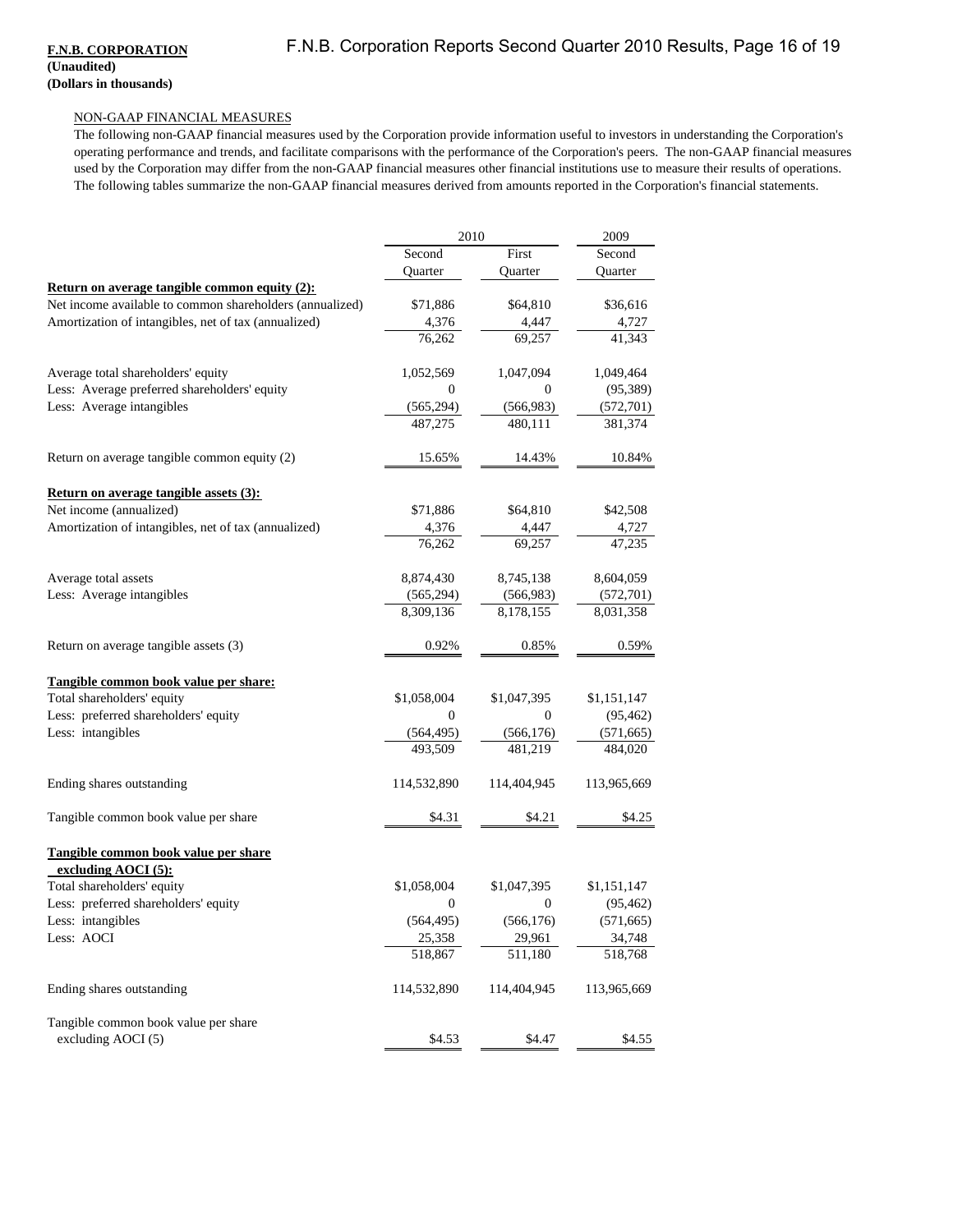### **F.N.B. CORPORATION (Unaudited)**

**(Dollars in thousands)**

|                                                                        | For the Six Months |             |  |
|------------------------------------------------------------------------|--------------------|-------------|--|
|                                                                        | Ended June 30,     |             |  |
|                                                                        | 2010               | 2009        |  |
| <b>Return on average tangible common equity (2):</b>                   |                    |             |  |
| Net income available to common shareholders (annualized)               | \$68,366           | \$47,263    |  |
| Amortization of intangibles, net of tax (annualized)                   | 4,412              | 4,755       |  |
|                                                                        | 72,778             | 52,018      |  |
| Average total shareholders' equity                                     | 1,049,846          | 1,035,060   |  |
| Less: Average preferred shareholders' equity                           | 0                  | (91,292)    |  |
| Less: Average intangibles                                              | (566, 134)         | (573, 328)  |  |
|                                                                        | 483,712            | 370,440     |  |
| Return on average tangible common equity (2)                           | 15.05%             | 14.04%      |  |
| <b>Return on average tangible assets (3):</b>                          |                    |             |  |
| Net income (annualized)                                                | \$68,366           | \$52,934    |  |
| Amortization of intangibles, net of tax (annualized)                   | 4,412              | 4,755       |  |
|                                                                        | 72,778             | 57,689      |  |
| Average total assets                                                   | 8,810,141          | 8,519,266   |  |
| Less: Average intangibles                                              | (566, 134)         | (573, 328)  |  |
|                                                                        | 8,244,007          | 7,945,938   |  |
| Return on average tangible assets (3)                                  | 0.88%              | 0.73%       |  |
| Tangible common book value per share:                                  |                    |             |  |
| Total shareholders' equity                                             | \$1,058,004        | \$1,151,147 |  |
| Less: preferred shareholders' equity                                   | 0                  | (95, 462)   |  |
| Less: intangibles                                                      | (564, 495)         | (571, 665)  |  |
|                                                                        | 493,509            | 484,020     |  |
| Ending shares outstanding                                              | 114,532,890        | 113,965,669 |  |
| Tangible common book value per share                                   | \$4.31             | \$4.25      |  |
| Tangible common book value per share<br>excluding $\triangle OCI(5)$ : |                    |             |  |
| Total shareholders' equity                                             | \$1,058,004        | \$1,151,147 |  |
| Less: preferred shareholders' equity                                   | 0                  | (95, 462)   |  |
| Less: intangibles                                                      | (564, 495)         | (571, 665)  |  |
| Less: AOCI                                                             | 25,358             | 34,748      |  |
|                                                                        | 518,867            | 518,768     |  |
| Ending shares outstanding                                              | 114,532,890        | 113,965,669 |  |
| Tangible common book value per share                                   |                    |             |  |
| excluding AOCI (5)                                                     | \$4.53             | \$4.55      |  |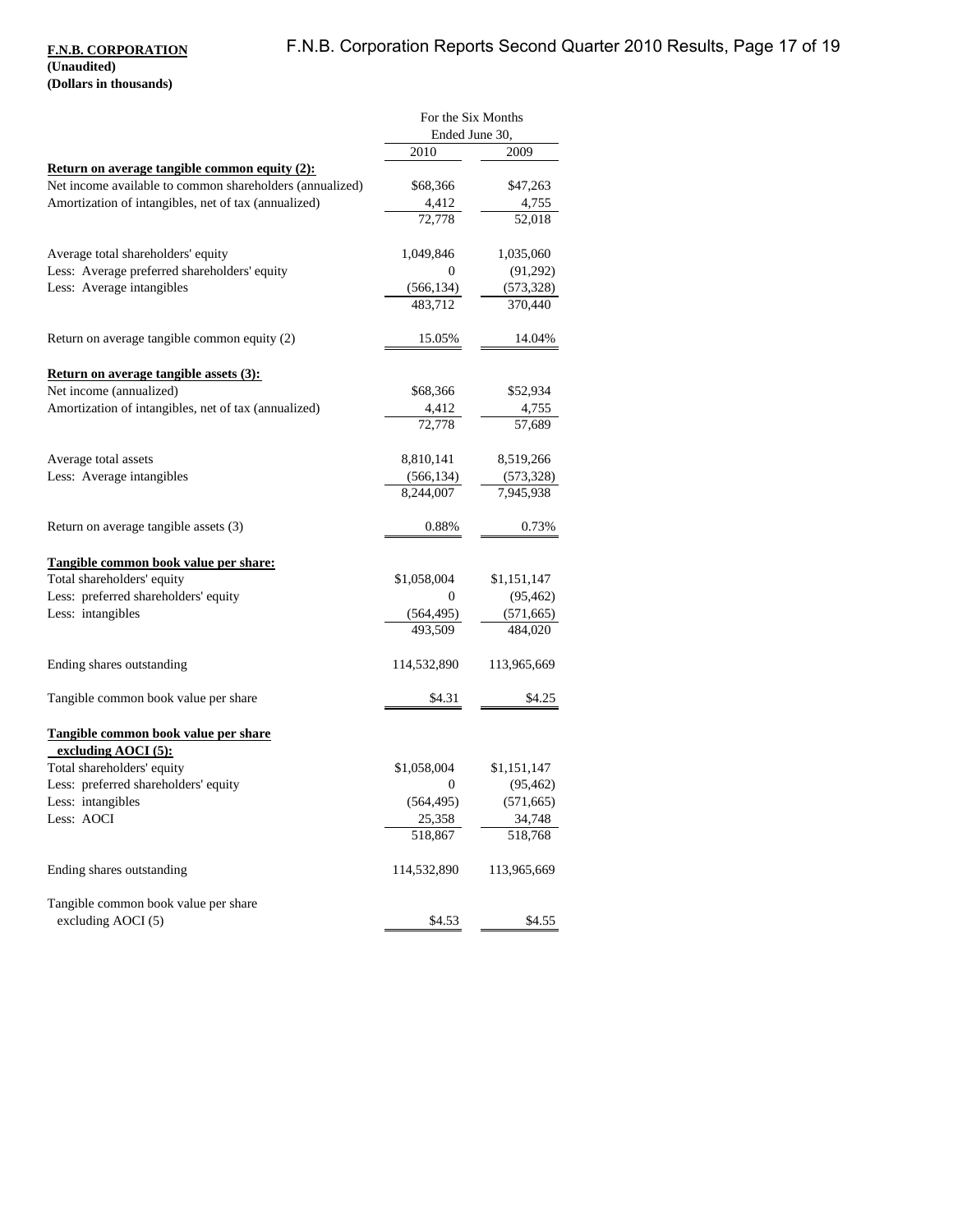# F.N.B. Corporation Reports Second Quarter 2010 Results, Page 18 of 19

### **F.N.B. CORPORATION (Unaudited)**

# **(Dollars in thousands)**

|                                                      | 2010        |                | 2009        |
|------------------------------------------------------|-------------|----------------|-------------|
|                                                      | Second      | First          | Second      |
|                                                      | Quarter     | <b>Ouarter</b> | Quarter     |
| Tangible equity/tangible assets (period end):        |             |                |             |
| Total shareholders' equity                           | \$1,058,004 | \$1,047,395    | \$1,151,147 |
| Less: intangibles                                    | (564, 495)  | (566, 176)     | (571, 665)  |
|                                                      | 493,509     | 481,219        | 579,482     |
| Total assets                                         | 8,833,060   | 8,799,534      | 8,710,320   |
| Less: intangibles                                    | (564, 495)  | (566, 176)     | (571, 665)  |
|                                                      | 8,268,565   | 8,233,358      | 8,138,655   |
| Tangible equity/tangible assets (period end)         | 5.97%       | 5.84%          | 7.12%       |
| Tangible common equity/tangible assets (period end): |             |                |             |
| Total shareholders' equity                           | \$1,058,004 | \$1,047,395    | \$1,151,147 |
| Less: preferred shareholders' equity                 | $\Omega$    | $\Omega$       | (95, 462)   |
| Less: intangibles                                    | (564, 495)  | (566, 176)     | (571, 665)  |
|                                                      | 493.509     | 481.219        | 484,020     |
| Total assets                                         | 8,833,060   | 8,799,534      | 8,710,320   |
| Less: intangibles                                    | (564, 495)  | (566, 176)     | (571, 665)  |
|                                                      | 8,268,565   | 8,233,358      | 8,138,655   |
| Tangible common equity/tangible assets (period end)  | 5.97%       | 5.84%          | 5.95%       |
| <b>Tangible common equity, excluding AOCI/</b>       |             |                |             |
| tangible assets (period end) $(5)$ :                 |             |                |             |
| Total shareholders' equity                           | \$1,058,004 | \$1,047,395    | \$1,151,147 |
| Less: preferred shareholders' equity                 | $\Omega$    | $\Omega$       | (95, 462)   |
| Less: intangibles                                    | (564, 495)  | (566, 176)     | (571, 665)  |
| Less: AOCI                                           | 25,358      | 29,961         | 34,748      |
|                                                      | 518,867     | 511.180        | 518,768     |
| Total assets                                         | 8,833,060   | 8,799,534      | 8,710,320   |
| Less: intangibles                                    | (564, 495)  | (566, 176)     | (571, 665)  |
|                                                      | 8,268,565   | 8,233,358      | 8,138,655   |
| Tangible common equity, excluding AOCI/              |             |                |             |
| tangible assets (period end) (5)                     | 6.28%       | 6.21%          | 6.37%       |